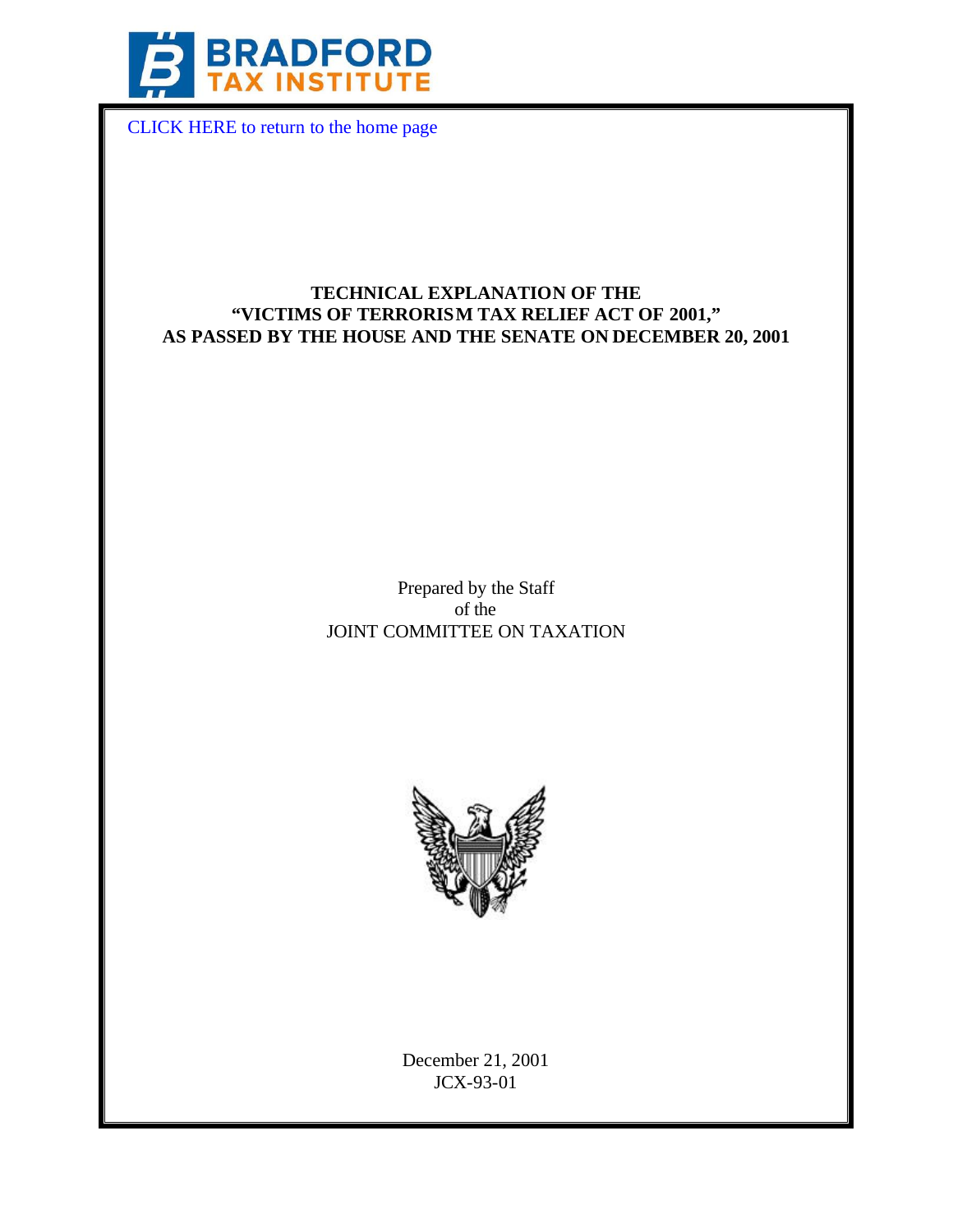# **CONTENTS**

| I. |  |    |                                                                                                                                                                                                                                                       |  |
|----|--|----|-------------------------------------------------------------------------------------------------------------------------------------------------------------------------------------------------------------------------------------------------------|--|
| Π. |  |    | DESCRIPTION OF THE "VICTIMS OF TERRORISM TAX RELIEF ACT OF 2001" 5                                                                                                                                                                                    |  |
|    |  |    |                                                                                                                                                                                                                                                       |  |
|    |  |    | 1. Income taxes of victims of terrorist attacks (sec. 101 of the bill and sec. 692                                                                                                                                                                    |  |
|    |  | 2. | Exclusion of certain death benefits (sec. 102 of the bill and sec. 101 of the Code)  7                                                                                                                                                                |  |
|    |  | 3. |                                                                                                                                                                                                                                                       |  |
|    |  | 4. | Payments by charitable organizations treated as exempt payments (sec. 104 of                                                                                                                                                                          |  |
|    |  | 5. |                                                                                                                                                                                                                                                       |  |
|    |  |    |                                                                                                                                                                                                                                                       |  |
|    |  |    | 1. Exclusion of disaster relief payments (sec. 111 of the bill and new sec. 139                                                                                                                                                                       |  |
|    |  | 2. | Authority to postpone certain deadlines and required actions (sec. 112 of the bill,<br>sec. 7508A of the Code, and new sec. 518 and sec. 4002 of the Employee                                                                                         |  |
|    |  | 3. | Application of certain provisions to terroristic or military actions (sec. 113 of                                                                                                                                                                     |  |
|    |  | 4. | Clarification that the special deposit rules provided under the Air Transportation<br>Safety and Stabilization Act do not apply to employment taxes (sec. 114<br>of the bill and sec. 301 of the Air Transportation Safety and Stabilization Act)  23 |  |
|    |  | 5. | Treatment of purchase of structured settlements (sec. 115 of the bill and new<br>23                                                                                                                                                                   |  |
|    |  | 6. | Personal exemption deduction for certain disability trusts (sec. 116 of the bill and                                                                                                                                                                  |  |
|    |  |    | C. Disclosure of Tax Information in Terrorism and National Security Investigations                                                                                                                                                                    |  |
|    |  |    |                                                                                                                                                                                                                                                       |  |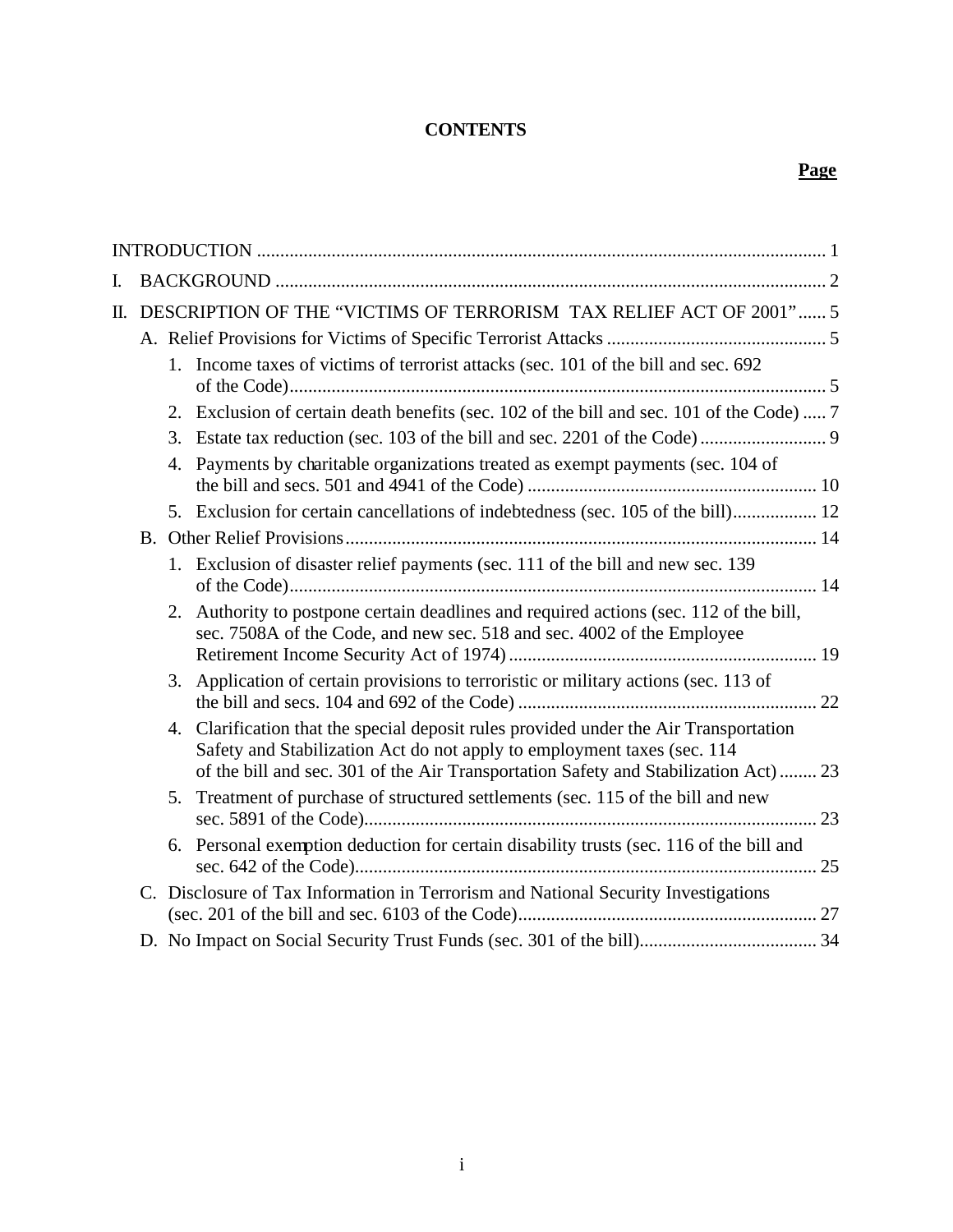## **INTRODUCTION**

This document,<sup>1</sup> prepared by the staff of the Joint Committee on Taxation, contains a technical explanation of the "Victims of Terrorism Tax Relief Act of 2001," as passed by the House of Representatives and the Senate on December 20, 2001.

<sup>&</sup>lt;sup>1</sup> This document may be cited as follows: Joint Committee on Taxation, *Technical Explanation of the "Victims of Terrorism Tax Relief Act of 2001," as Passed by the House and the Senate on December 20, 2001* (JCX-93-01), December 21, 2001.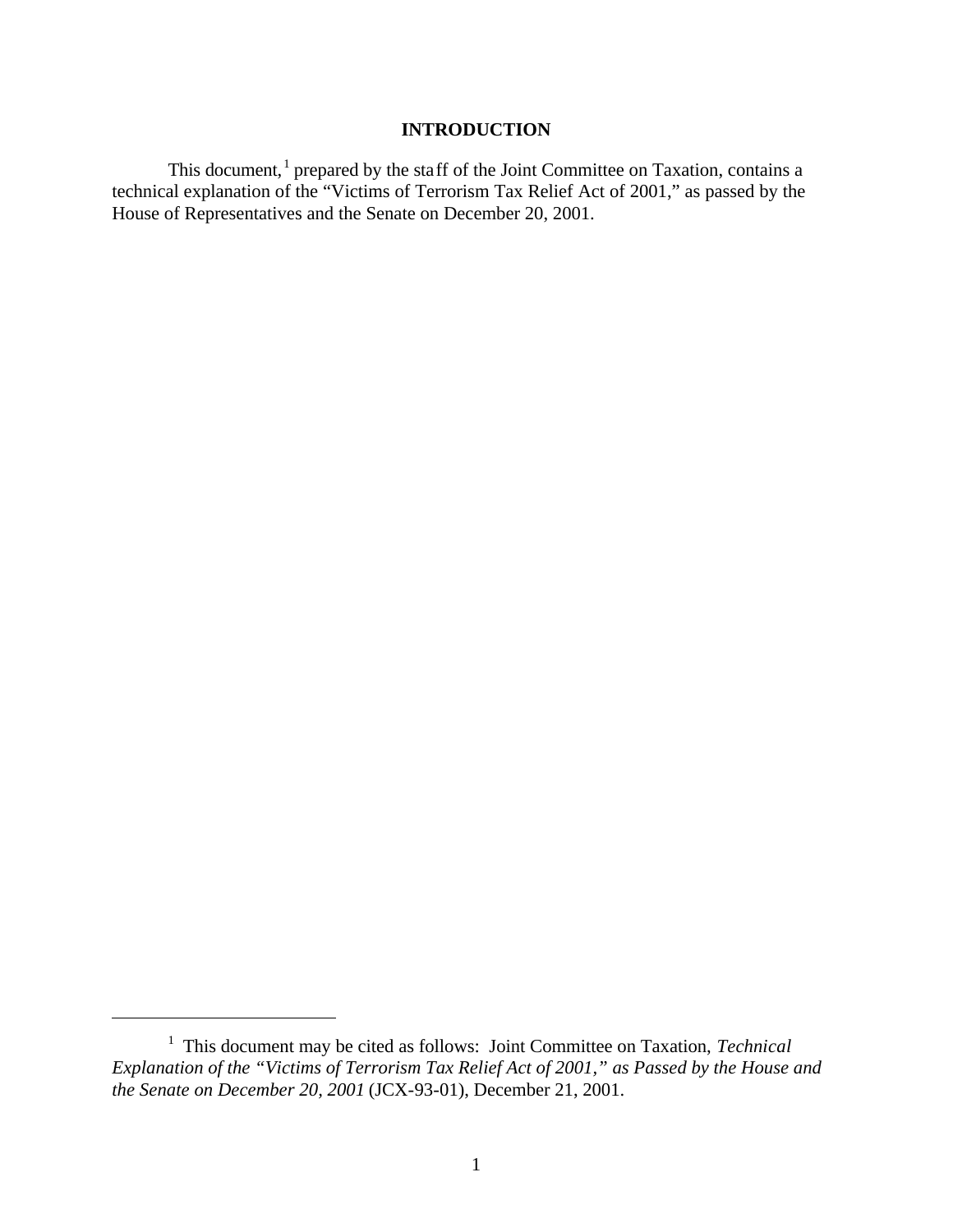### **I. BACKGROUND**

Historically, the Congress has provided Federal tax relief for members of the U.S. Armed Forces who serve in combat zones. In addition, the Congress has taken action on several occasions to provide Federal tax relief for service members and other individuals whose lives have been affected by particular instances of hostile action involving the United States. In 1970, the Congress enacted legislation that provided tax relief to individuals who had been removed from a U.S. vessel and died while being illegally detained by the Democratic People's Republic of Korea during 1968.<sup>2</sup> Specifically, the legislation treated these individuals as having served in a combat zone for purposes of tax provisions that apply only to individuals serving in designated combat zones. Thus, service personnel who were crewmembers of the U.S.S. *Pueblo* (which was illegally detained in 1968 by North Korea), and who died during the detention, were eligible for the income tax exclusion (and other special tax rules) available for service personnel who die in combat zones.

In 1980, the Congress enacted legislation concerning the American hostages who were held captive in Iran between November 4, 1979, and December 31, 1981, and who died as a result of injury or disease or physical or mental disability that was incurred or aggravated while in captive status.<sup>3</sup> The legislation provided that no Federal income tax would be imposed with respect to the year in which the individual died or any prior year ending on or after the first day the individual was in captive status. This legislation applied to military and civilian personnel of the United States, as well as to certain other U.S. taxpayers taken captive outside Iran on or before December 31, 1981. Moreover, if there had been any unpaid income tax liability of such an individual from years prior to captivity, the liability was forgiven. This total income tax exemption for American hostages who died as a result of captive status was available only if death occurred within two years after the individual ceased to be in captive status.

In 1984, the Congress enacted legislation after hostile action occurred in Lebanon and Grenada involving U.S. military and civilian personnel.<sup>4</sup> This legislation provided special Federal income tax rules for certain individuals who die while in active service as a member of the Armed Forces of the United States or while in the civilian employment of the United States. Under the legislation, if death occurs as a result of wounds or injuries incurred outside the United States in a terrorist or military action, then no Federal income tax applies with respect to income of the individual for the year of death or for any earlier year in the period beginning with the last year ending before the year in which the wounds or injuries were incurred (sec. 692(c)). The legislation only applies to injuries or wounds that are incurred in a terrorist or military action. Thus, for example, the legislation would not have applied with respect to a U.S. serviceperson stationed in Lebanon who died as a result of an accidental fall because, if not caused by hostile forces, such an injury was not incurred in a terrorist or military action. In order to apply the special tax rules provided by the legislation to other hostile actions that occurred before the date

 $2$  Pub. L. No. 91-235.

<sup>&</sup>lt;sup>3</sup> Pub. L. No. 96-449.

<sup>4</sup> Pub. L. Nos. 98-259 and 98-369.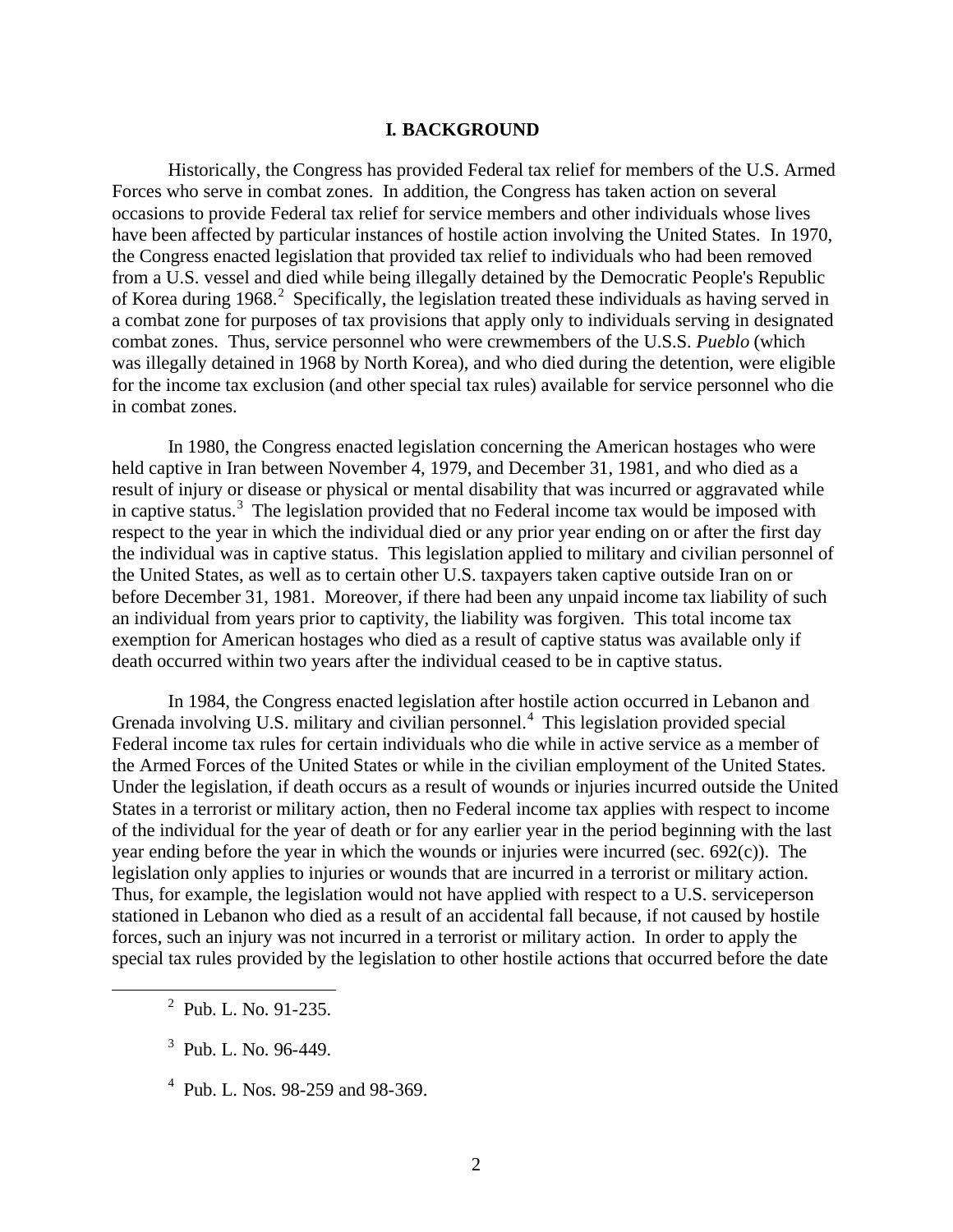of enactment (such as the attempt to rescue the American hostages in Iran), the legislation was made effective with respect to all taxable years of individuals dying as a result of wounds or injuries incurred after December 31, 1979.

The 1984 legislation applies to the year preceding the year in which the wounds or injuries were incurred because the Congress determined that forgiveness of income tax only for the period from the year of the injuries or wounds to the year of death would have inequitable results in certain circumstances. Under such a limitation, a soldier who is killed in a terrorist attack on a U.S. base in a foreign country on January 31 would be exempt from income tax only on one month's income, while a soldier who is killed in an attack on December 31 would be exempt from income tax on an entire year's income. Accordingly, the Congress concluded that it is more equitable to extend the tax forgiveness under the provision to income for the year preceding the year of injury.

In 1990, the Congress enacted legislation providing limited income tax benefits to victims of the terrorist attack that resulted in the downing of Pan American Airways Flight 103 over Lockerbie, Scotland on December 21, 1988.<sup>5</sup> The legislation provided that, in the case of any individual whose death was a direct result of the terrorist attack involving Flight 103, the income tax provisions of subtitle A of the Internal Revenue Code did not apply with respect to: (1) the taxable year that included December 21, 1988; and (2) the prior taxable year. However, the income tax benefit in each taxable year was limited to an amount equal to 28 percent of the annual rate of basic pay at Level V of the U.S. Executive Schedule as of December 21, 1988. This limitation was intended to limit the amo unt of tax relief to that which was provided to personnel of the United States who were on Flight 103, thus providing equal relief to all of the victims who were on Flight 103. In addition, the legislation required the President to submit recommendations to Congress concerning whether future legislation should be enacted to authorize the United States to provide monetary and tax relief as compensation to U.S. citizens who are victims of terrorism. The legislation also authorized the President to establish a board to develop criteria for compensation and to recommend changes to existing laws to establish a single comprehensive approach to victim compensation for terrorist acts.

In 1991, the Congress enacted legislation extending the benefits of the suspension of time provisions under section 7508 to any individual (and the spouse of such an individual) who performed certain services that preceded the designation of a combat zone with regard to Operation Desert Shield.<sup>6</sup> The individuals eligible for such benefits included individuals who provided services in the Armed Forces of the United States (or in support of the Armed Services) if such services were performed in the area designated by the President as the "Persian Gulf Desert Shield Area" and such services were performed during the period beginning August 2, 1990, and ending on the date on which any portion of the area was designated by the President as a combat zone. After January 17, 1991 (the date on which the Persian Gulf Desert Shield Area became designated as a combat zone by the President), individuals performing such services became eligible for the benefits of the present-law tax provisions applicable to service in a

<sup>&</sup>lt;sup>5</sup> Pub. L. No. 101-604.

<sup>6</sup> Pub. L. No. 102-2.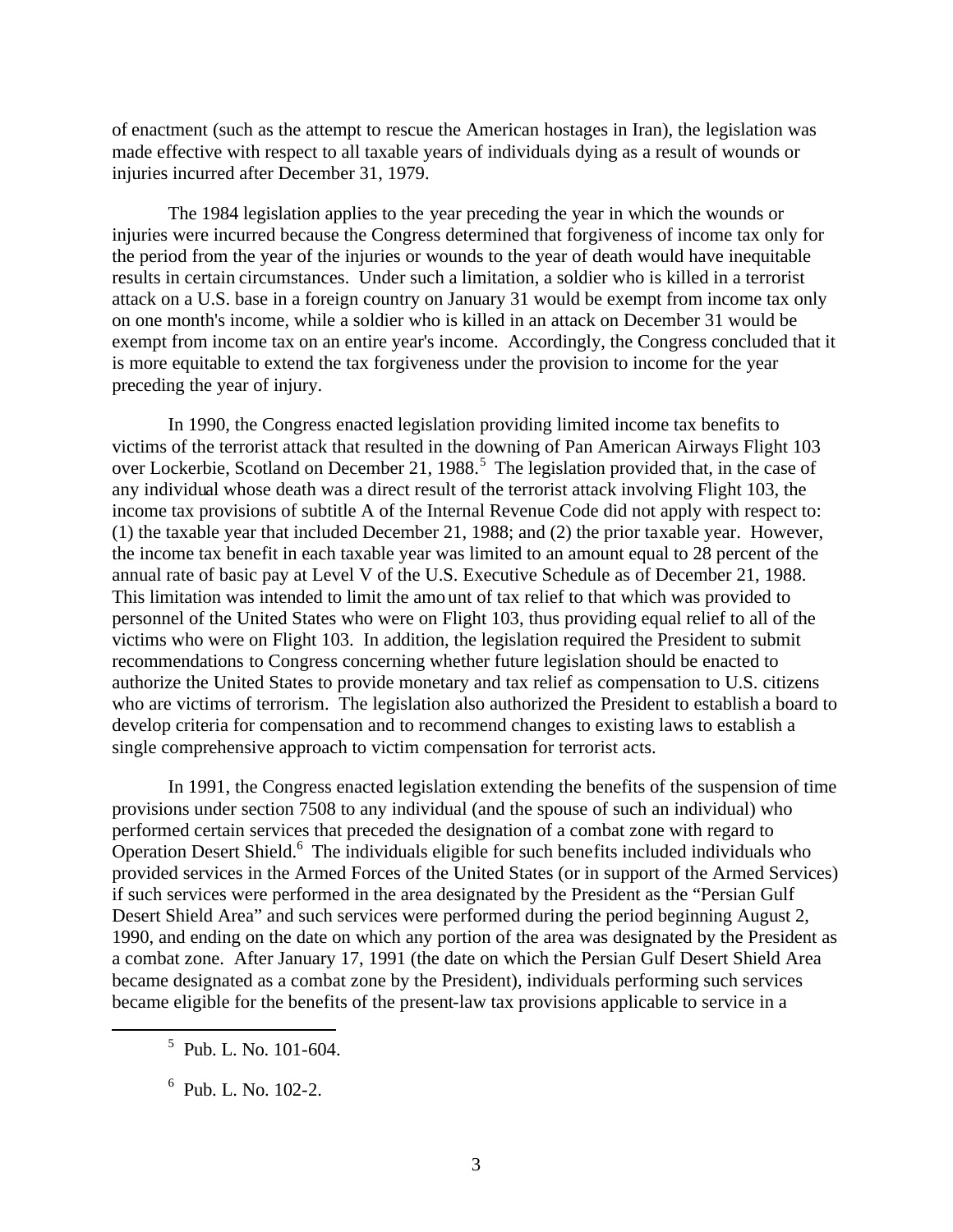designated combat zone. An Executive Order terminating the designation of the Persian Gulf Desert Shield Area as a combat zone has not been issued.

In 1996, the Congress enacted legislation concerning certain individuals serving in portions of former Yugoslavia (i.e., Bosnia and Herzegovina, Croatia, and Macedonia) as part of Operation Joint Endeavor and Operation Able Sentry.<sup>7</sup> This legislation provided that such service is treated in the same manner as if it were performed in a designated combat zone for purposes of the tax provisions applicable to service in a designated combat zone. The legislation also made the suspension of time provisions of section 7508 applicable to certain other individuals participating in Operation Joint Endeavor. In addition, the legislation increased the maximum officer combat pay exclusion from \$500 per month to the highest rate of pay applicable to enlisted personnel plus the amount of hostile fire/imminent danger pay received by the officer.

In 1997, the Congress enacted legislation authorizing procedural tax benefits with regard to Presidentially declared disasters in general.<sup>8</sup> The legislation provided that the Secretary of the Treasury may prescribe regulations under which a period of up to 90 days may be disregarded for performing various acts under the Internal Revenue Code, such as filing tax returns, paying taxes, or filing a claim for credit or refund of tax, for any taxpayer determined by the Secretary to be affected by a Presidentially declared disaster (sec. 7508A). In 2001, the Congress amended section 7508A to extend from 90 to 120 the authorized period of days that may be disregarded by the Secretary.

1

 $7$  Pub. L. No. 104-117.

<sup>8</sup> Pub. L. No. 105-34.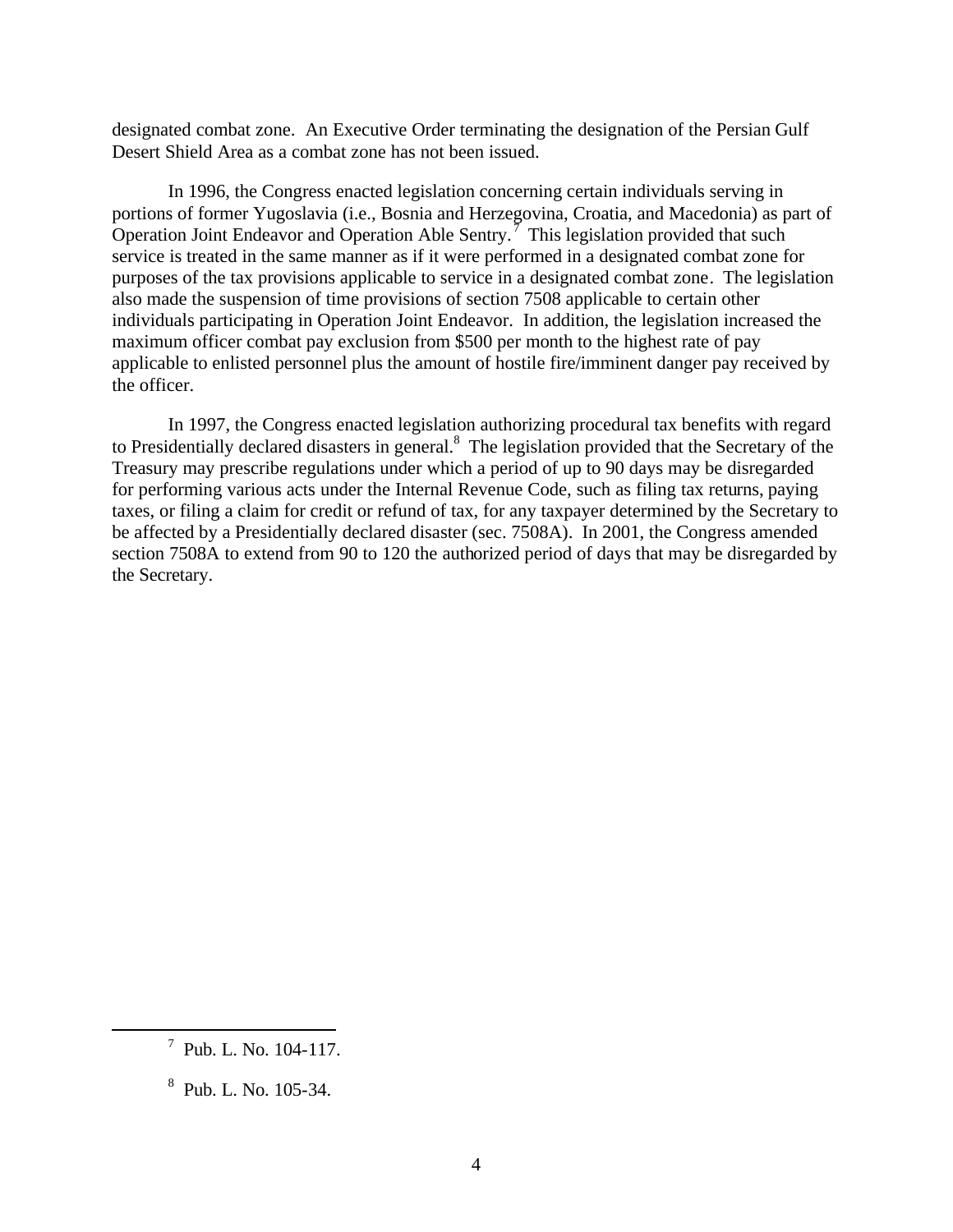## **II. DESCRIPTION OF THE "VICTIMS OF TERRORISM TAX RELIEF ACT OF 2001"**

## **A. Relief Provisions for Victims of Specific Terrorist Attacks**

## **1. Income taxes of victims of terrorist attacks (sec. 101 of the bill and sec. 692 of the Code)**

## **Present Law**

An individual in active service as a member of the Armed Forces who dies while serving in a combat zone (or as a result of wounds, disease, or injury received while serving in a combat zone) is not subject to income tax or self-employment tax for the year of death (as well as for any prior taxable year ending on or after the first day the individual served in the combat zone) (sec.  $692(a)(1)$ ). Special computational rules apply in the case of joint returns. Military and civilian employees of the United States are entitled to a similar exemption if they die as a result of wounds or injury which was incurred outside the United States in terrorist or military action (sec. 692(c)).

The exemption applies not only to the tax liability of the individual attributable to income received before the date of death and reported on the decedent's final return. The exemption applies also to the liability of another person to the extent the liability is attributable to an amount received after the individual's death which would have been includable in the individual's income for the taxable year in which the date of death falls (determined as if the individual had survived). For example, the individual's final wage payment, or interest or dividends payable in the year of death with respect to the individual's assets, are exempt from income tax when paid to another person or the individual's estate after the date of death but before the end of the taxable year of the decedent (determined without regard to the death).

This exemption is available for the year of death and for prior taxable years beginning with the taxable year prior to the taxable year in which the wounds or injury were incurred. Thus, for example, if someone is injured and dies in the year the injury occurred, the exemption applies for the year of death and the prior taxable year. Similarly, if someone is injured and dies two years later, this exemption is available for the taxable year of death as well as the three prior taxable years (i.e., the year preceding the injury, the year of the injury, and the two years following the year of the injury).

# **Explanation of Provision**

## **Application of relief to victims of September 11, 2001, April 19, 1995, and anthrax attacks**

The bill extends relief similar to the present-law treatment of military or civilian employees of the United States who die as a result of terrorist or military activity outside the United States to individuals who die as a result of wounds or injury which were incurred as a result of the terrorist attacks that occurred on September 11, 2001, or April 19, 1995, and

<sup>&</sup>lt;sup>9</sup> Treas. Reg. sec. 1.692-1(a)(2)(ii).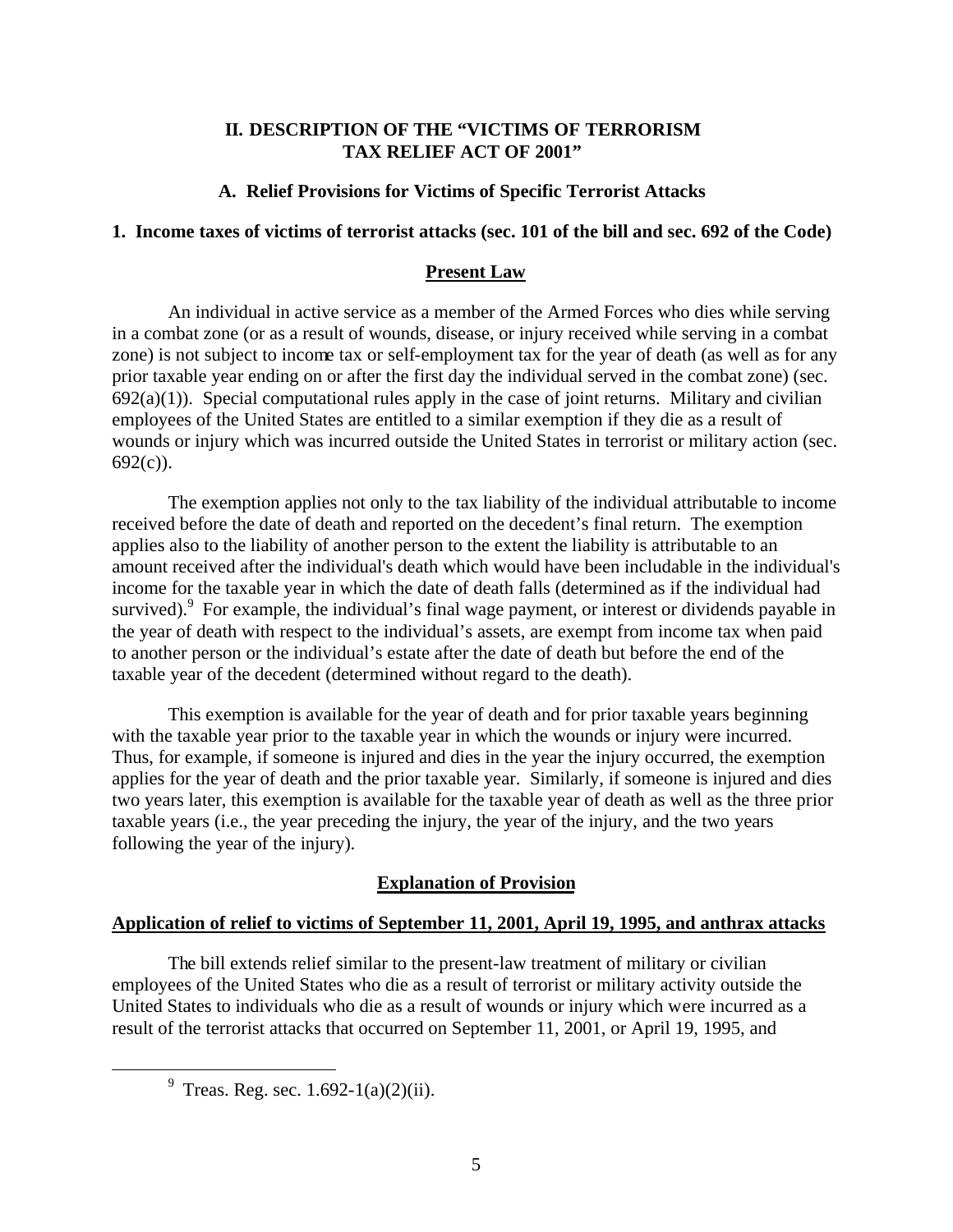individuals who die as a result of illness incurred due to an attack involving anthrax that occurs on or after September 11, 2001, and before January 1, 2002. Under the bill, such individuals generally are exempt from income tax for the year of death and for prior taxable years beginning with the taxable year prior to the taxable year in which the wounds or injury occurred.<sup>10</sup> The exemption applies to these individuals whether killed in an attack (e.g., in the case of the September 11, 2001, attack in one of the four airplanes or on the ground) or in rescue or recovery operations.

The provision provides a minimum tax relief benefit of \$10,000 to each eligible individual regardless of the income tax liability of the individual for the eligible tax years. If an eligible individual's income tax for years eligible for the exclusion under the provision is less than \$10,000, the individual is treated as having made a tax payment for such individual's last taxable year in an amount equal to the excess of \$10,000 over the amount of tax not imposed under the provision.

Subject to rules prescribed by the Secretary, the exemption from tax does not apply to the tax attributable to (1) deferred compensation which would have been payable after death if the individual had died other than as a specified terrorist victim, or (2) amounts payable in the taxable year which would not have been payable in such taxable year but for an action taken after September 11, 2001. Thus, for example, the exemption does not apply to amounts payable from a qualified plan or individual retirement arrangement to the beneficiary or estate of the individual. Similarly, amounts payable only as death or survivor's benefits pursuant to deferred compensation preexisting arrangements that would have been paid if the death had occurred for another reason are not covered by the exemption. In addition, if the individual's employer makes adjustments to a plan or arrangement to accelerate the vesting of restricted property or the payment of nonqualified deferred compensation after the date of the particular attack, the exemption does not apply to income received as a result of that action.<sup>11</sup> Also, if the individual's beneficiary cashed in savings bonds of the decedent, the exemption does not apply. On the other hand, the exemption does apply, for example, to a final paycheck of the individual or dividends on stock held by the individual when paid to another person or the individual's estate after the date of death but before the end of the taxable year of the decedent (determined without regard to the death). The exemption also applies to payments of an individual's accrued vacation and accrued sick leave.

The provision does not apply to any individual identified by the Attorney General to have been a participant or conspirator in any terrorist attack to which the provision applies, or a representative of such individual.

 $10$  The bill does not provide relief from self-employment tax liability.

 $11$  Such amounts may, however, be excludable from gross income under the death benefit exclusion provided in section 102 of the bill.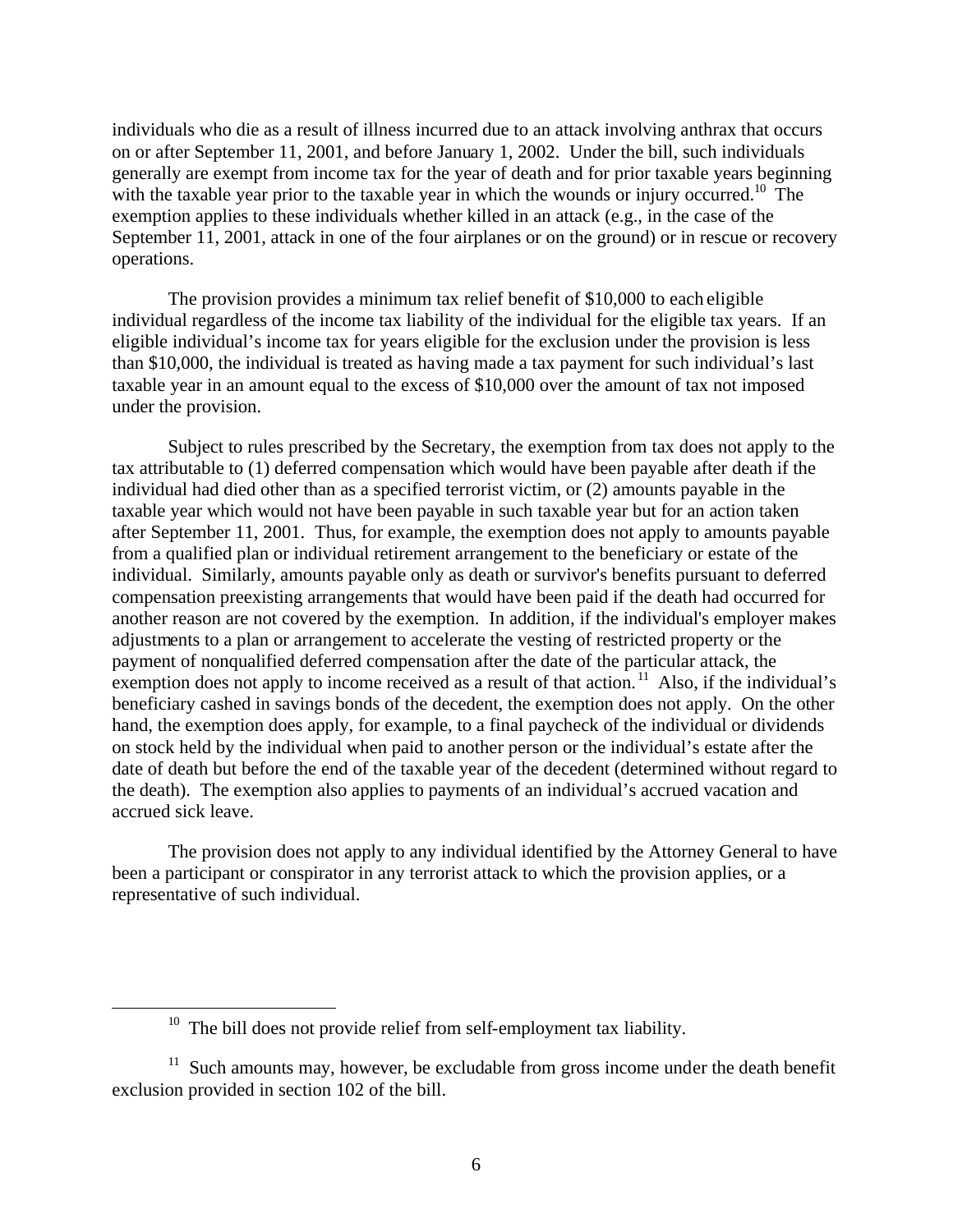#### **Simplified refund procedures**

It is intended that the Secretary will establish procedures to simplify refunds of these amounts, including expanding the directions in Revenue Procedure 85-35 to include specific instructions for Form 1041.

#### **Effective Date**

The provision is effective for taxable years ending before, on, or after September 11, 2001.

A special rule extends the period of limitations to permit the filing of a claim for refund resulting from this provision until one year after the date of enactment, if that period would otherwise have expired before that date.

### **2. Exclusion of certain death benefits (sec. 102 of the bill and sec. 101 of the Code)**

### **Present Law**

In general, gross income includes income from whatever source derived (sec. 61), including payments made as a result of the death of an individual. Certain exceptions to this general rule of inclusion may apply to such payments in certain cases.

For example, gross income generally does not include the amount of any damages (other than punitive damages) received (whether by suit or agreement and whether as lump sums or as periodic payments) on account of personal physical injury (including death) or sickness (sec. 104(a)(2)). Further, gross income does not include amounts received (whether in a single sum or otherwise) under a life insurance contract if such amounts are paid by reason of the death of the insured (sec.  $101(a)$ ).

In addition, gifts are not includable in gross income (sec. 102). However, with very limited exceptions, payments made by an employer to, or for the benefit of, an employee are not excluded from gross income as gifts (sec.  $102(c)$ ). In business contexts in which section  $102(c)$ does not apply, payments are excludable as gifts only if objective inquiry demonstrates that the payments were made out of "detached and disinterested generosity" and not in return for past or future services or from motives of anticipated benefit.<sup>12</sup>

### **Explanation of Provision**

The bill generally provides an exclusion from gross income for amounts received if such amounts are paid by an employer (whether in a single sum or otherwise<sup>13</sup>) by reason of the death of an employee who dies as a result of wounds or injury which were incurred as a result of the

12 *Comm'r v. Duberstein,* 363 U.S. 278 (1960).

 $\overline{a}$ 

<sup>13</sup> Thus, for example, payments made over a period of years could qualify for the exclusion.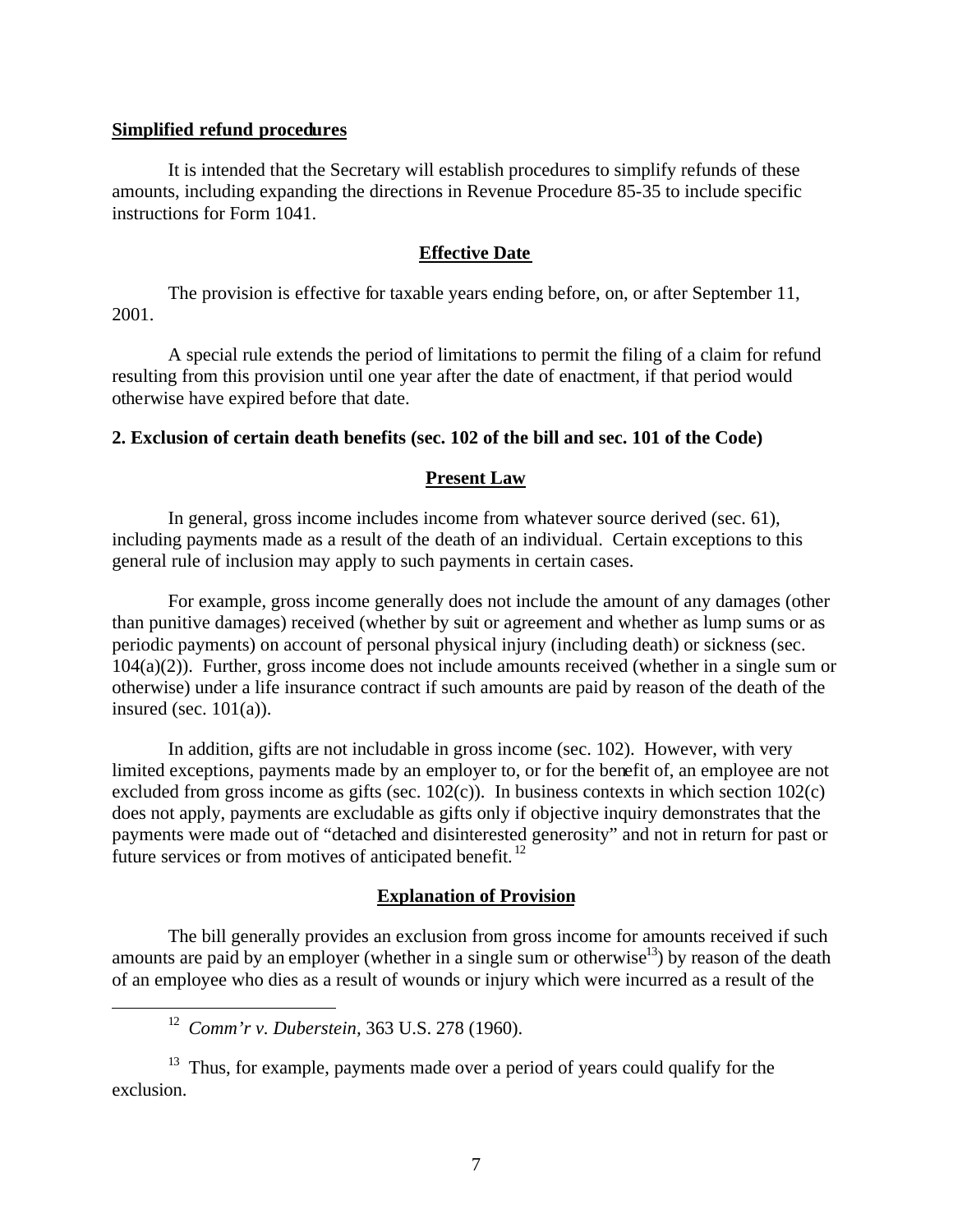terrorist attacks that occurred on September 11, 2001, or April 19, 1995, or as a result of illness incurred due to an attack involving anthrax that occurs on or after September 11, 2001, and before January 1, 2002. Subject to rules prescribed by the Secretary, the exclusion does not apply to amounts that would have been payable if the individual had died for a reason other than the attack. For example, the provision does not apply to payments by an employer under a nonqualified deferred compensation  $plan<sup>14</sup>$  to the extent that the amounts would have been payable if the death had occurred for another reason. The exclusion does apply, however, to death benefits provided under a qualified plan that satisfy the incidental benefit rule.

For purposes of the exclusion, self-employed individuals are treated as employees. Thus, for example, payments by a partnership to the surviving spouse of a partner who died as a result of the September 11, 2001, attacks may be excludable under the provision.

The provision does not apply to any individual identified by the Attorney General to have been a participant or conspirator in any terrorist attack to which the provision applies, or a representative of such individual.

No change to present law is intended as to the deductibility of death benefits paid by the employer or otherwise merely because the payments are excludable by the recipient.Thus, it is intended that payments excludable from income under the provision are deductible to the same extent they would be if they were includable in income.

The bill is not intended to narrow the scope of any applicable exclusion under present law. Accordingly, payments that are not specifically excludable under the bill remain excludable to the same extent provided under present law.

In connection with the September 11, 2001, terrorist attacks, insurance companies may pay death benefits under a life insurance contract even if the contract terms provide for an exclusion for death occurring as a result of an act of terrorism or act of war. It is understood that such a death benefit payment would fall within the present-law exclusion (under sec.  $101(a)$ ) for payments made under the contract if it otherwise meets the requirements of the present-law exclusion.

### **Effective Date**

The provision is effective for taxable years ending before, on, or after September 11, 2001.

A special rule extends the period of limitations to permit the filing of a claim for refund resulting from this provision until one year after the date of enactment, if that period would otherwise have expired before that date.

 $14$  The provision does not apply to amounts received under a qualified plan because such payments are not made by the employer.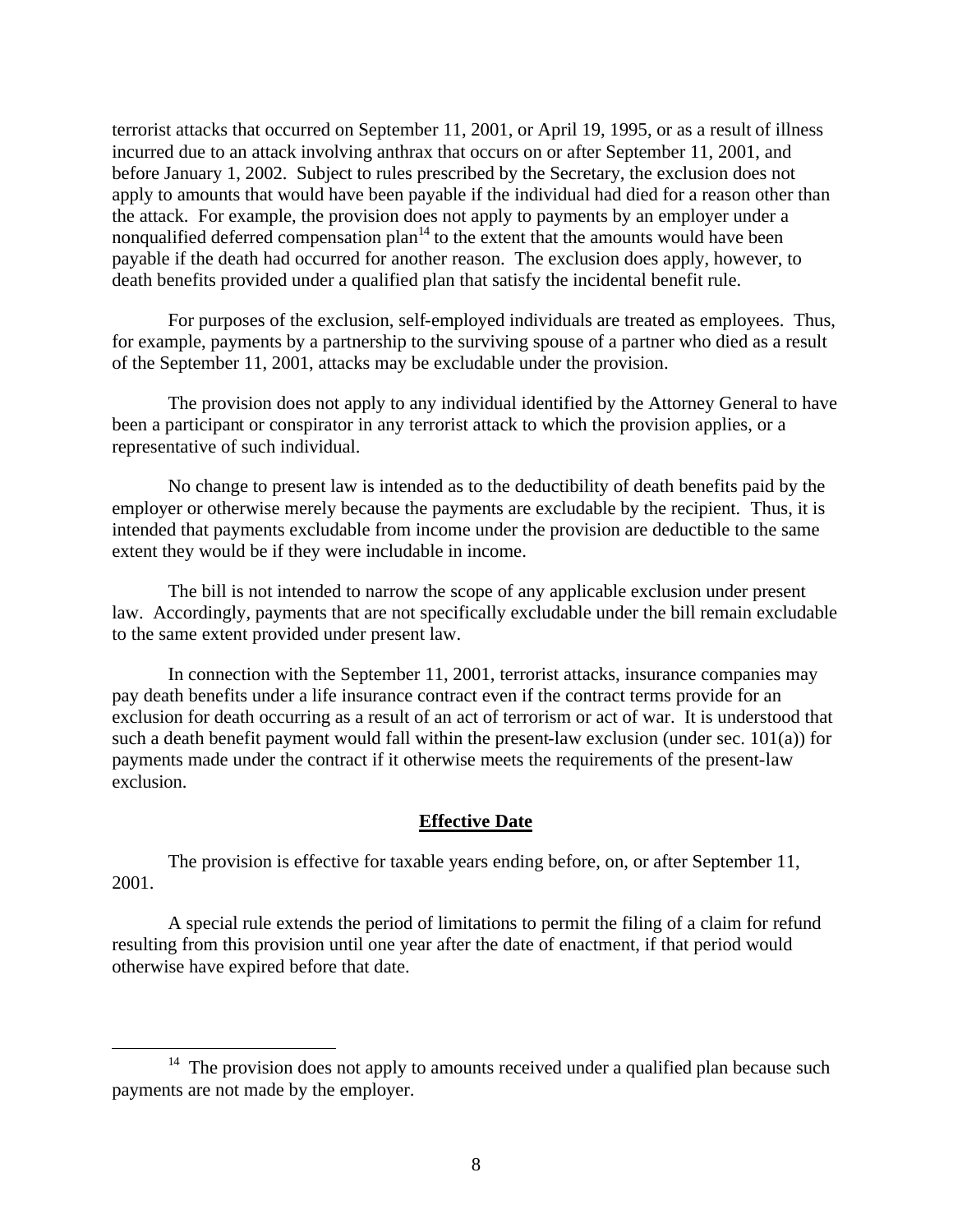#### **3. Estate tax reduction (sec. 103 of the bill and sec. 2201 of the Code)**

#### **Present Law**

Present law provides a reduction in Federal estate tax for taxable estates of U.S. citizens or residents who are active members of the U.S. Armed Forces and who are killed in action while serving in a combat zone (sec. 2201). This provision also applies to active service members who die as a result of wounds, disease, or injury suffered while serving in a combat zone by reason of a hazard to which the service member was subjected as an incident of such service.

In general, the effect of section 2201 is to replace the Federal estate tax that would otherwise be imposed with a Federal estate tax equal to 125 percent of the maximum State death tax credit determined under section 2011(b). Credits against the tax, including the unified credit of section 2010 and the State death tax credit of section 2011, then apply to reduce (or eliminate) the amount of the estate tax payable.

The reduction in Federal estate taxes under section 2201 is equal in amount to the "additional estate tax" with respect to the estates of decedents dying before January 1, 2005. The additional estate tax is the difference between the Federal estate tax imposed by section 2001 and 125 percent of the maximum State death tax credit determined under section 2011(b). With respect to the estates of decedents dying after December 31, 2004, section 2201 provides that the additional estate tax is the difference between the Federal estate tax imposed by section 2001 and 125 percent of the maximum state death tax credit determined under section 2011(b) as in effect prior to its repeal by the Economic Growth and Tax Relief Reconciliation Act of 2001.

#### **Explanation of Provision**

The bill generally treats individuals who die from wounds or injury incurred as a result of the terrorist attacks that occurred on September 11, 2001, or April 19, 1995, or as a result of illness incurred due to an attack involving anthrax that occurs on or after September 11, 2001, and before January 1, 2002, in the same manner as if they were active members of the U.S. Armed Forces killed in action while serving in a combat zone or dying as a result of wounds or injury suffered while serving in a combat zone for purposes of section 2201. Consequently, the estates of these individuals are eligible for the reduction in Federal estate tax provided by section 2201. The provision does not apply to any individual identified by the Attorney General to have been a participant or conspirator in any terrorist attack to which the provision applies, or a representative of such individual.

The bill also changes the general operation of section 2201, as it applies to both the estates of service members who qualify for special estate tax treatment under present law and to the estates of individuals who qualify for the special treatment under the bill. Under the bill, the Federal estate tax is determined in the same manner for all estates that are eligible for Federal estate tax reduction under section 2201. In addition, the executor of an estate that is eligible for special estate tax treatment under section 2201 may elect not to have section 2201 apply to the estate. Thus, in the event that an estate may receive more favorable treatment without the application of section 2201 in the year of death than it would under section 2201, the executor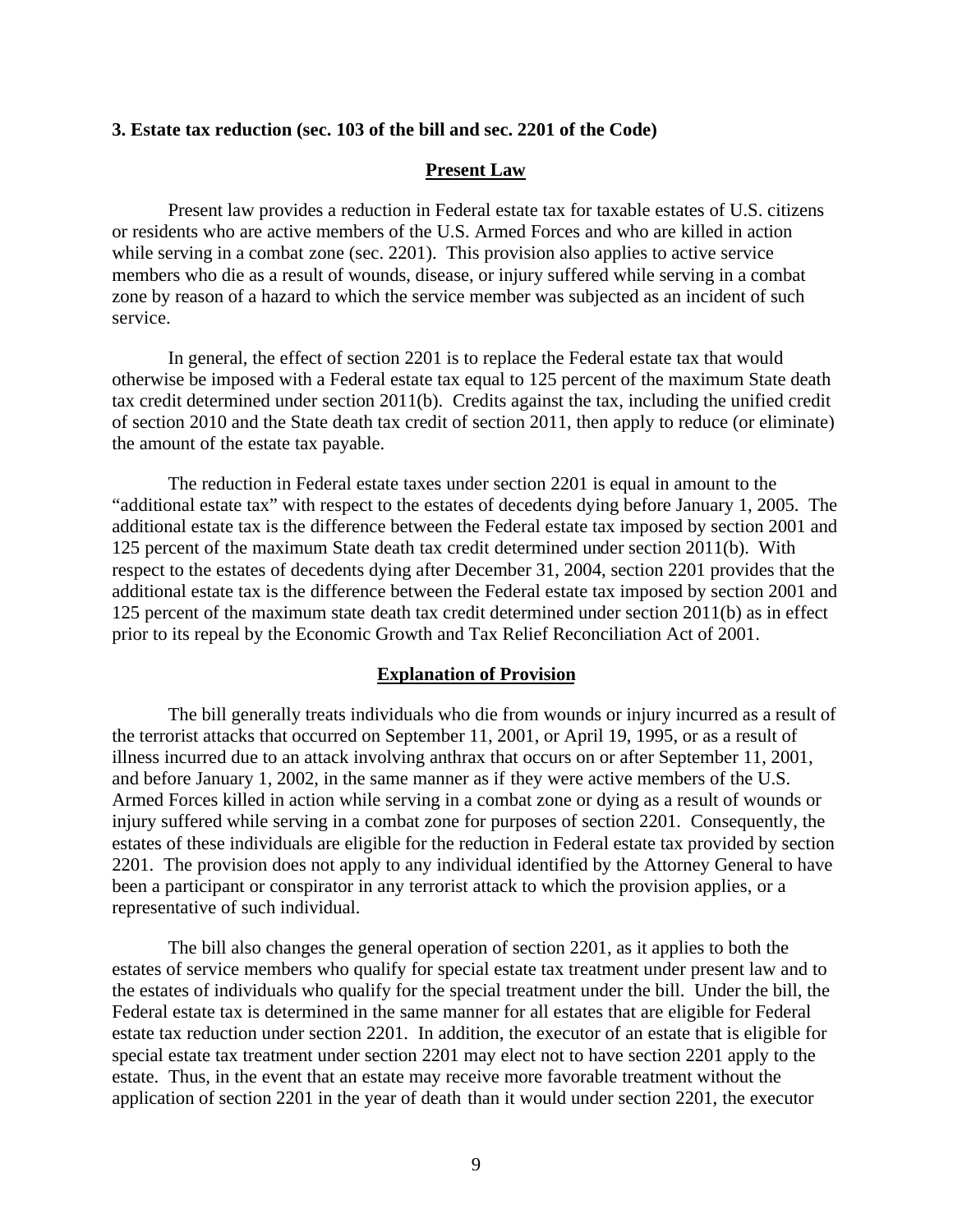may elect not to apply the provisions of section 2201, and the estate tax owed (if any) would be determined pursuant to the generally applicable rules.

Under the bill, section 2201 no longer reduces Federal estate tax by the amount of the additional estate tax. Instead, the bill provides that the Federal estate tax liability of eligible estates is determined under section 2001 (or section 2101, in the case of decedents who were neither residents nor citizens of the United States), using a rate schedule that is equal to 125 percent of the present-law maximum State death tax credit amount. This rate schedule is used to compute the tax under section 2001(b) or section 2101(b) (i.e., both the tentative tax under section 2001(b)(1) and section 2101(b), and the hypothetical gift tax under section 2001(b)(2) are computed using this rate schedule). As a result of this provision, the estate tax is unified with the gift tax for purposes of section 2201 so that a single graduated (but reduced) rate schedule applies to transfers made by the individual at death, based upon the cumulative taxable transfers made both during lifetime and at death.

In addition, while the bill provides an alternative reduced rate table for purposes of determining the tax under section 2001(b) or section 2101(b), the amount of the unified credit nevertheless is determined as if section 2201 did not apply, based upon the unified credit as in effect on the date of death. For example, in the case of victims of the September 11, 2001, terrorist attack, the applicable unified credit amount under section 2010(c) would be determined by reference to the actual section 2001(c) rate table.

As a conforming amendment, the bill repeals section 2011(d) because it no longer will have any application to taxpayers.

#### **Effective Date**

The provision applies to estates of decedents dying on or after September 11, 2001, or, in the case of victims of the Oklahoma City terrorist attack, estates of decedents dying on or after April 19, 1995.

A special rule extends the period of limitations to permit the filing of a claim for refund resulting from this provision until one year after the date of enactment, if that period would otherwise have expired before that date.

### **4. Payments by charitable organizations treated as exempt payments (sec. 104 of the bill and secs. 501 and 4941 of the Code)**

#### **Present Law**

In general, organizations described in section  $501(c)(3)$  of the Code are exempt from taxation. Contributions to such organizations generally are tax deductible (sec. 170). Section 501(c)(3) organizations must be organized and operated exclusively for exempt purposes and no part of the net earnings of such organizations may inure to the benefit of any private shareholder or individual. An organization is not organized or operated exclusively for one or more exempt purposes unless the organization serves a public rather than a private interest. Thus, an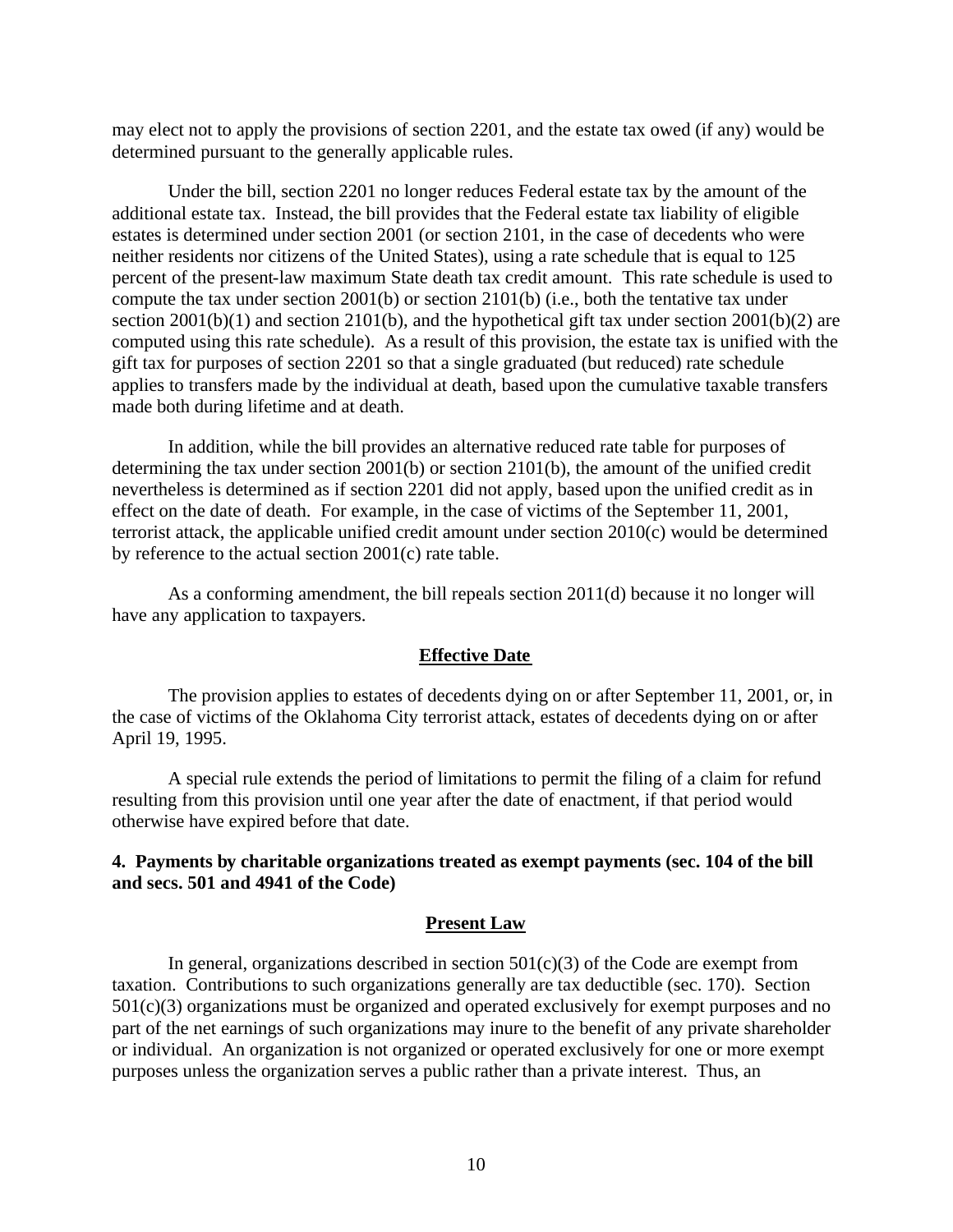organization described in section  $501(c)(3)$  generally must serve a charitable class of persons that is indefinite or of sufficient size.

Tax-exempt private foundations are a type of organization described in section  $501(c)(3)$ and are subject to special rules. Private foundations are subject to excise taxes on acts of selfdealing between the private foundation and a disqualified person with respect to the foundation (sec. 4941). For example, it is self-dealing if the income or assets of a private foundation are transferred to, or used by or for the benefit of a disqualified person, such as a substantial contributor to the foundation or a person in control of the foundation, and the benefit is not incidental or tenuous.

#### **Explanation of Provision**

In light of the extraordinary distress caused by the attacks on the United States of September 11, 2001, and the subsequent attacks involving anthrax, the bill provides that organizations described in section  $501(c)(3)$  that make payments by reason of the death, injury, wounding, or illness of an individual incurred as a result of the September 11, 2001, attacks, or as a result of an attack involving anthrax occurring on or after September 11, 2001, and before January 1, 2002, are not required to make a specific assessment of need for the payments to be related to the purpose or function constituting the basis for the organization's exemption. This rule applies provided that the organization makes the payments in good faith using a reasonable and objective formula which is consistently applied. As under present law, such payments must be for public and not private benefit and therefore must serve a charitable class. For example, under this standard, a charitable organization that assists families of firefighters killed in the line of duty could make a pro-rata distribution to the families of firefighters killed in the attacks, even though the specific financial needs of each family are not directly considered. Similarly, if the amount of a distribution is based on the number of dependents of a charitable class of persons killed in the attacks and this standard is applied consistently among distributions, the specific needs of each recipient do not have to be taken into account. However, it would not be appropriate for a charity to make pro-rata payments based on the recipients' living expenses before September 11 if the result generally is to provide significantly greater assistance to persons in a better position to provide for themselves than to persons with fewer financial resources. Although such a distribution might be based on objective criteria, it would not, under the statutory standard, be a reasonable formula for distributing assistance in an equitable manner. Similarly, although specific assessments of need are not required, the bill does not change the other substantive standards for exemption under section  $501(c)(3)$ , including the prohibition on private inurement and the need for a charitable class. It is impossible to list or anticipate the kinds of payments that meet the statutory test, but, in general, charities that make distributions in good faith using a reasonable and objective formula will be treated as acting consistently with exempt purposes. A charity that makes payments subject to this provision should indicate clearly on the charity's information return, for example by notation at the top of the relevant page of the return, that the charity relied on this provision in making distributions. The bill also provides that if a private foundation makes payments under the conditions described above, the payment is not treated as made to a disqualified person for purposes of section 4941.

For charities making payments in connection with the September 11 attacks or attacks involving anthrax, but not in reliance on this provision, present law rules apply. It is expected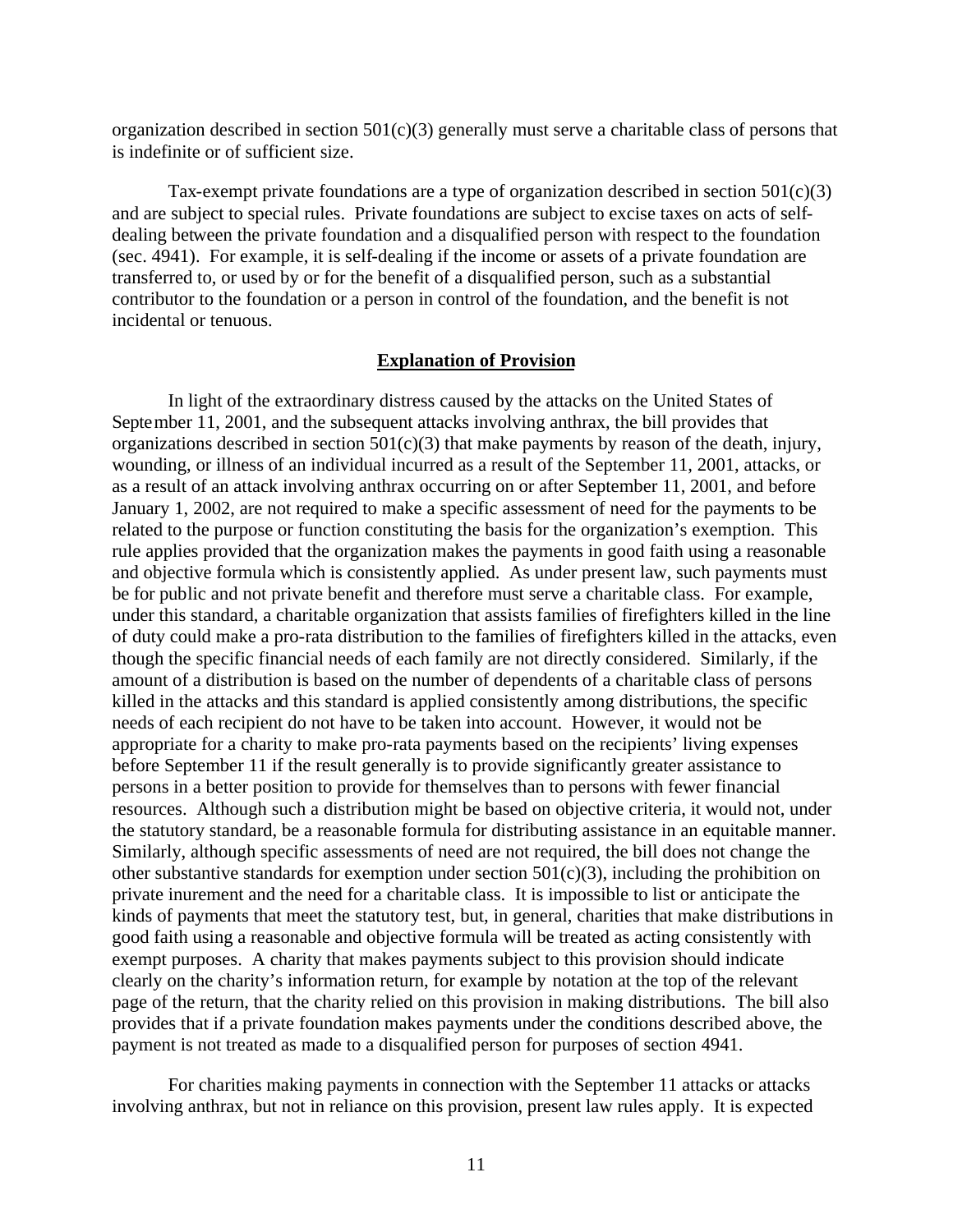that, because of the severity of distress arising out of the September 11 and anthrax attacks and the extensive variety of needs that the thousands of victims and their family members may have, a wide array of expenses will be consistent with operation for exclusively charitable purposes. For instance, payments to permit a surviving spouse with young children to remain at home with the children rather than being forced to enter the workplace seem to be appropriate to maintain the psychological well-being of the entire family. Similarly, assistance with elementary and secondary school tuition to permit a child to remain in the same educational environment seems to be appropriate, as does assistance needed for higher education. Assistance with rent or mortgage payments for the family's principal residence or car loans also seems to be appropriate to forestall losses of a home or transportation that would cause additional trauma to families already suffering. Other types of assistance that the scope of the tragedy makes it difficult to anticipate may also serve a charitable purpose.

#### **Effective Date**

The provision applies to payments made on or after September 11, 2001.

#### **5. Exclusion for certain cancellations of indebtedness (sec. 105 of the bill)**

#### **Present Law**

Gross income includes income that is realized by a debtor from the discharge of indebtedness, subject to certain exceptions for debtors in Title 11 bankruptcy cases, insolvent debtors, certain farm indebtedness, and certain real property business indebtedness (secs.  $61(a)(12)$  and 108). In cases involving discharges of indebtedness that are excluded from gross income (except for discharges of real property business indebtedness), taxpayers generally exclude discharge of indebtedness from income but reduce tax attributes by the amount of the discharge of indebtedness. The amount of discharge of indebtedness excluded from income by an insolvent debtor not in a Title 11 bankruptcy case cannot exceed the amount by which the debtor is insolvent. For all taxpayers, the amount of discharge of indebtedness generally is equal to the difference between the adjusted issue price of the debt being cancelled and the amount used to satisfy the debt. These rules generally apply to the exchange of an old obligation for a new obligation, including a modification of indebtedness that is treated as an exchange (a debtfor-debt exchange).

Present law generally requires "applicable entities" to file information returns with the Internal Revenue Service regarding any discharge of indebtedness in the amount of \$600 or more (sec. 6050P). This requirement applies without regard to whether the debtor is subject to tax on the discharged indebtedness.<sup>15</sup> The term "applicable entities" includes: (1) any financial institution (as described in section 581 (relating to banks) or section 591(a) (relating to savings institutions)); (2) any credit union; (3) any corporation that is a direct or indirect subsidiary of an entity described in (1) or (2) which, by virtue of being affiliated with such entity, is subject to supervision and examination by a Federal or State agency regulating such entities; (4) the Federal Deposit Insurance Corporation, the Resolution Trust Corporation, the National Credit

<sup>&</sup>lt;sup>15</sup> Treas. Reg. sec. 1.6050P-1(a)(3).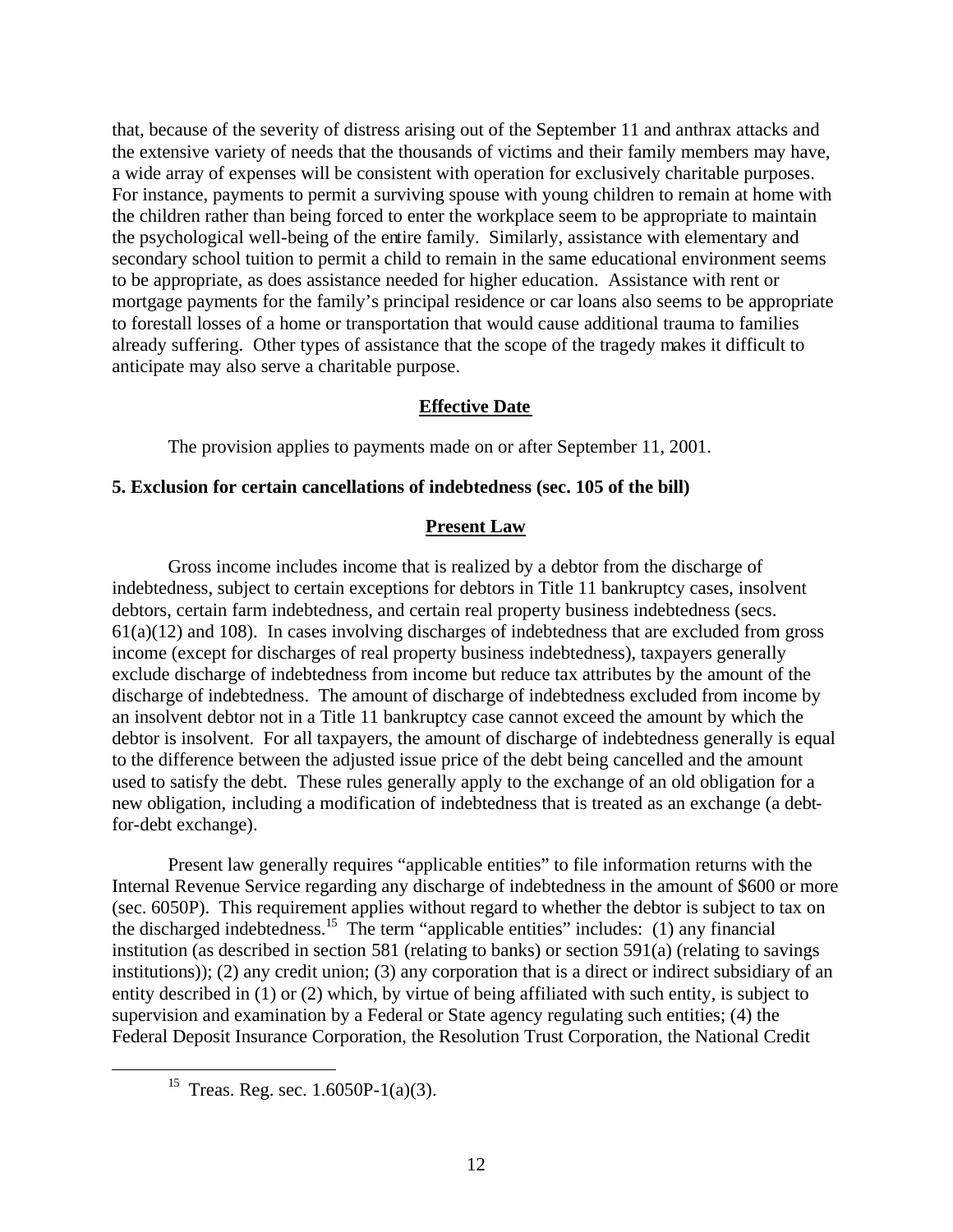Union Administration, certain other Federal executive agencies, and any successor or subunit of any of them; (5) an executive, judicial, or legislative agency (as defined in 31 U.S.C. sec.  $3701(a)(4)$ ; and (6) any other organization a significant trade or business of which is the lending of money. Failures to file correct information returns with the Internal Revenue Service or to furnish statements to taxpayers with respect to these discharges of indebtedness are subject to the same general penalty that is imposed with respect to failures to provide other types of information returns. Accordingly, the penalty for failure to furnish statements to taxpayers generally is \$50 per failure, subject to a maximum of \$100,000 for any calendar year. These penalties are not applicable if the failure is due to reasonable cause and not to willful neglect.

### **Explanation of Provision**

The bill provides that gross income does not include any amount realized from the discharge (in whole or in part) of indebtedness if the indebtedness is discharged by reason of the death of an individual incurred as a result of the September 11, 2001, attacks, or as a result of a terrorist attack involving anthrax occurring on or after September 11, 2001, and before January 1, 2002. In all cases, the provision applies only if the indebtedness is discharged because the individual died as a result of one the attacks. Therefore, except in circumstances that indicate the taxpayer was financially dependent upon an individual who died in one of the attacks, it is intended that the provision generally applies only if the taxpayer was, or became, an obligor or co-obligor with respect to indebtedness of an individual who died as a result of one of the attacks (e.g., the surviving spouse or estate of the individual).

The bill also provides that the information return filing requirements that otherwise apply to discharges of indebtedness do not apply with respect to any discharge of indebtedness that is excluded from gross income under this provision.

#### **Effective Date**

This provision applies to discharges made on or after September 11, 2001, and before January 1, 2002.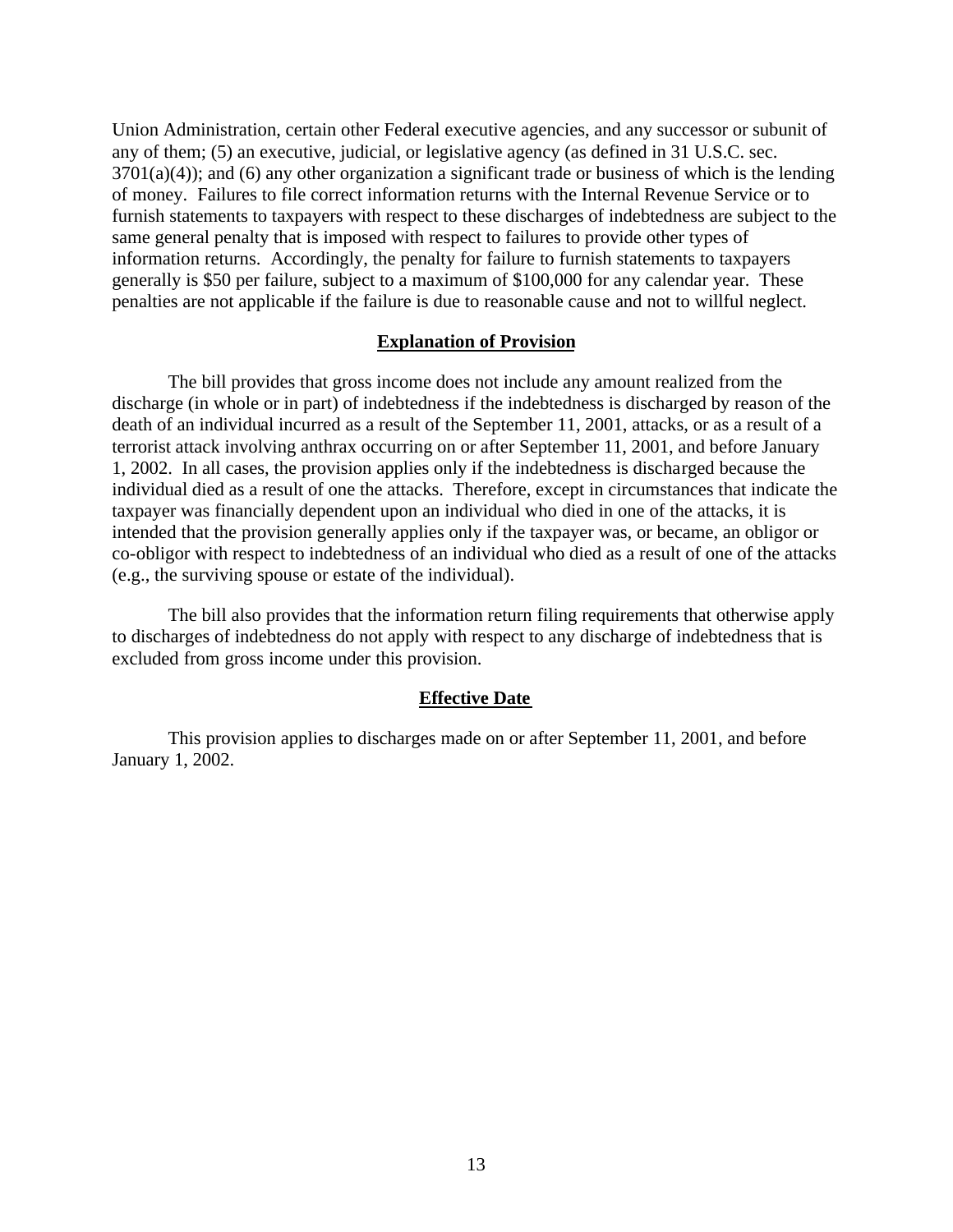### **B. Other Relief Provisions**

### **1. Exclusion of disaster relief payments (sec. 111 of the bill and new sec. 139 of the Code)**

#### **Present Law**

#### **Taxation of disaster relief payments**

 $\overline{a}$ 

Gross income includes all income from whatever source derived unless a specific exception applies (sec. 61). There is no specific statutory exclusion from income for disaster payments. However, various types of disaster payments made to individuals have been excluded from gross income under a general welfare exception.<sup>16</sup> The exception has been held to exclude from income payments made under legislatively provided social benefit programs for the promotion of the general welfare. The general welfare exception generally applies if the payments (1) are made from a governmental general welfare fund, (2) are for the promotion of the general welfare (on the basis of need and not to all residents), and (3) are made without respect to services rendered by the recipient. The exclusion generally applies to payments for food, medical, housing, personal property, transportation, and funeral expenses.

The general welfare exception generally does not apply to payments in the nature of income replacement, such as payments to individuals for lost wages or unemployment compensation or payments in the nature of income replacement to businesses.<sup>17</sup> Income replacement payments are includable in gross income, unless another exception applies.

Disaster relief payments may be excludable under other provisions. For example, payments made by charitable relief organizations may be excluded from the gross income of the recipients as gifts. Payments made in a business context generally are not treated as gifts. Factual issues may arise as to whether a payment in the context of a business relationship is a gift or taxable compensation for services. In general, payments made by an employer to, or for the benefit of, an employee are not excluded from gross income as gifts (sec. 102(c)).

Under present law, gross income generally does not include payments received as damages (other than punitive damages) on account of personal physical injury (including death) or sickness (sec. 104(a)(2)). Such payments are excluded from gross income regardless of whether received by suit or agreement and whether received as a lump sum or as periodic payments.

Section 406 of the Air Transportation Safety and System Stabilization Act provides for the payment of compensation for eligible individuals who suffered physical harm or death as a result of the terrorist-related aircraft crashes of September 11, 2001. There is no statutory provision specifically addressing the taxation of such compensation; however, such

<sup>16</sup> Rev. Rul. 98-19, 1998-1 C.B. 840; Rev. Rul. 76-144, 1976-1 C.B. 17.

<sup>&</sup>lt;sup>17</sup> IRS Publication 547 (Casualties, Disasters, and Thefts), page 5 (revised December 2000); Rev. Rul. 91-55, 1991-2 C.B. 321; Rev. Rul. 73-408, 1973-2 C.B. 15.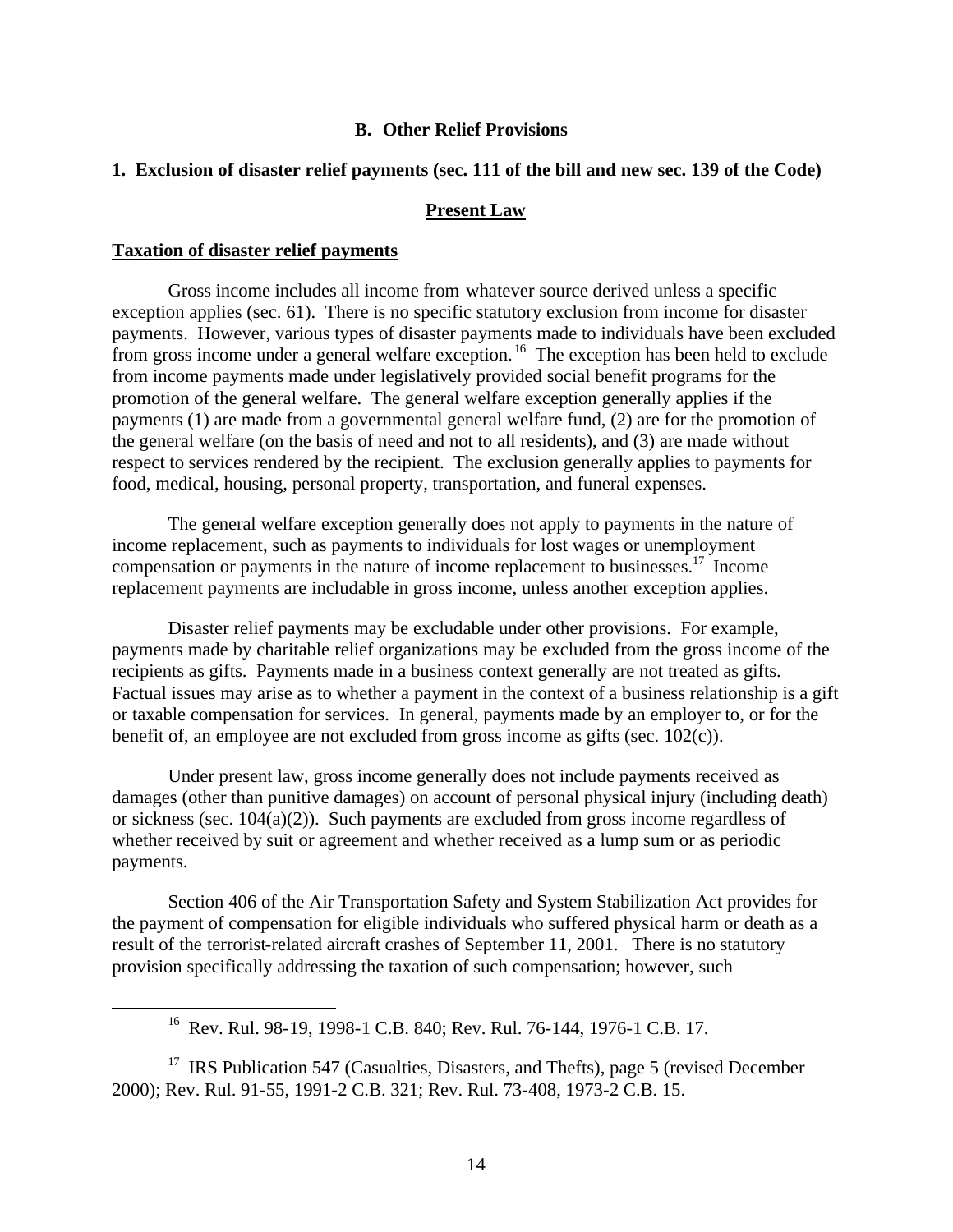compensation may be excludable from income under generally applicable Code provisions (e.g., section 104).

### **Rules relating to charitable organizations**

In general, organizations described in section  $501(c)(3)$  of the Code are exempt from taxation. Contributions to such organizations generally are tax deductible (sec. 170). Section 501(c)(3) organizations must be organized and operated exclusively for exempt purposes and no part of the net earnings of such organizations may inure to the benefit of any private shareholder or individual. An organization is not organized or operated exclusively for one or more exempt purposes unless it serves a public rather than a private interest. Thus, an organization described in section  $501(c)(3)$  generally must serve a charitable class of persons that is indefinite or of sufficient size.

Tax-exempt private foundations are a type of organization described in section  $501(c)(3)$ and are subject to special rules. Private foundations are subject to excise taxes on acts of selfdealing between the private foundation and a disqualified person with respect to the foundation (sec. 4941). For example, it is self-dealing if the income or assets of a private foundation are transferred to, or used by or for the benefit of a disqualified person, such as a substantial contributor to the foundation or a person in control of the foundation, and the benefit is not incidental or tenuous. Private foundations also are subject to excise taxes on taxable expenditures (sec. 4945). For example, it is a taxable expenditure if a private foundation pays an amount that does not further certain charitable purposes, or makes a grant to an individual for educational or other similar purposes without following certain procedures.

## **Explanation of Provision**

### **Taxation of disaster relief payments**

The bill clarifies that any amount received as payment under section 406 of the Air Transportation Safety and System Stabilization Act is excludable from gross income. In addition, the bill provides a specific exclusion from income for qualified disaster relief payments. No inference is intended as to the taxability of such payments under present law. In addition, the provision is not intended to preclude the exclusion of other types of payments under the general welfare exception or other Code provisions.

Qualified disaster relief payments include payments, from any source, to, or for the benefit of, an individual to reimburse or pay reasonable and necessary personal, family, living, or funeral expenses incurred as a result of a qualified disaster. Personal, family, and living expenses are intended to have the same meaning as when used in section 262. Personal expenses include personal property expenses.

Qualified disaster relief payments also include payments, from any source, to reimburse or pay reasonable and necessary expenses incurred for the repair or rehabilitation of a personal residence, or for the repair or replacement of its contents, to the extent that the need for the repair, rehabilitation, or replacement is attributable to a qualified disaster. For purposes of determining the tax basis of a rehabilitated residence, it is intended that qualified disaster relief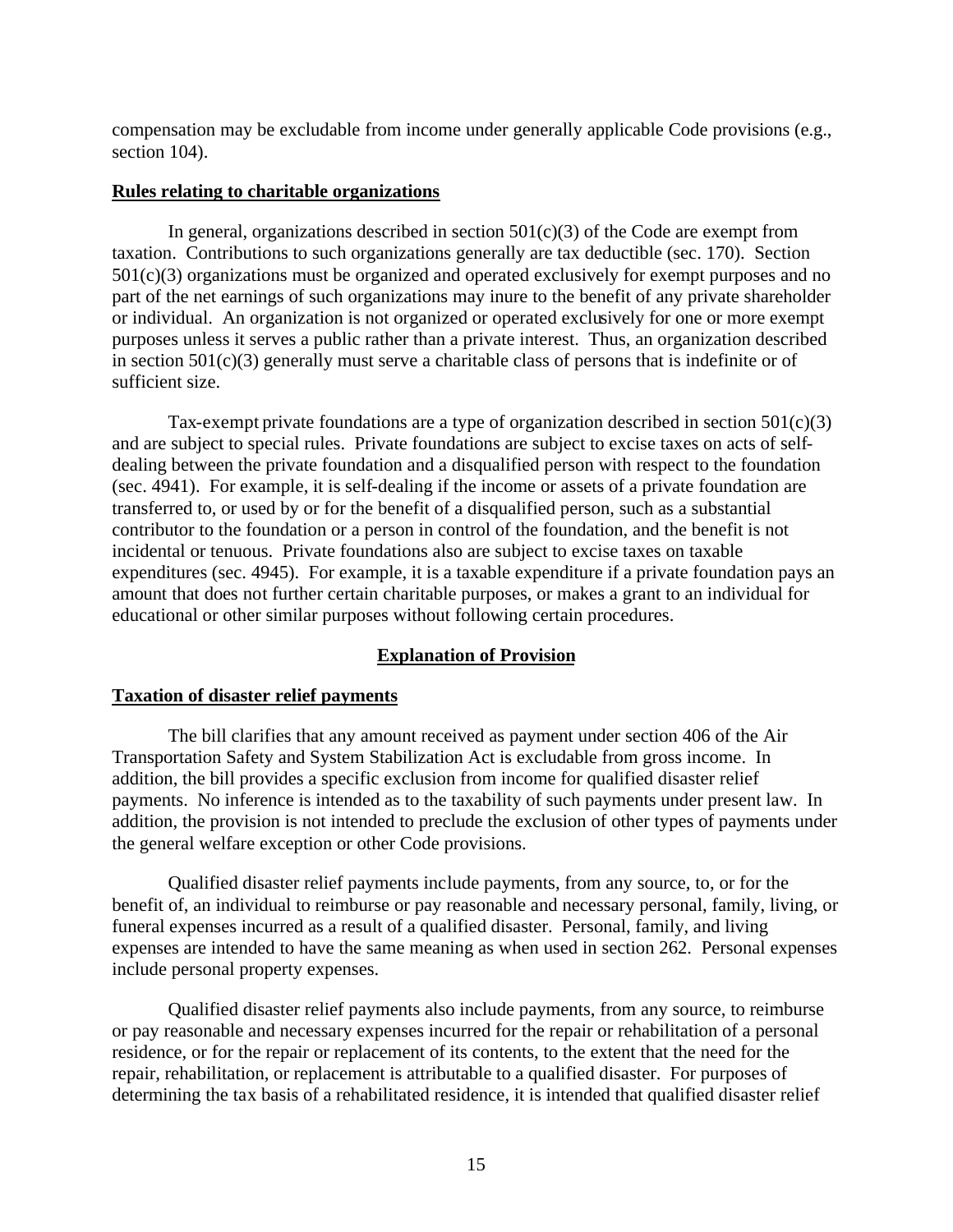payments be treated in the same manner as amounts received on an involuntary conversion of a principal residence under section 121(d)(5) and sections 1033(b) and (h). A residence is not precluded from being a personal residence solely because the taxpayer does not own the residence; a rented residence can qualify as a personal residence.

Qualified disaster relief payments also include payments by a person engaged in the furnishing or sale of transportation as a common carrier on account of death or personal physical injuries incurred as a result of a qualified disaster. Thus, for example, payments made by commercial airlines to families of passengers killed as a result of a qualified disaster would be excluded from gross income.<sup>18</sup>

Qualified disaster relief payments also include amounts paid by a Federal, State or local government in connection with a qualified disaster in order to promote the general welfare. As under the present law general welfare exception, the exclusion does not apply to payments in the nature of income replacement, such as payments to individuals of lost wages, unemployment compensation, or payments in the nature of business income replacement.

Qualified disaster relief payments do not include payments for any expenses compensated for by insurance or otherwise. No change from present law is intended as to the deductibility of qualified disaster relief payments, made by an employer or otherwise, merely because the payments are excludable by the recipients. Thus, it is intended that payments excludable from income under the provision are deductible to the same extent they would be if they were includable in income. In addition, in light of the extraordinary circumstances surrounding a qualified disaster, it is anticipated that individuals will not be required to account for actual expenses in order to qualify for the exclusion, provided that the amount of the payments can be reasonably expected to be commensurate with the expenses incurred.

Particular payments may come within more than one category of qualified disaster relief payments; the categories are not intended to be mutually exclusive. Qualified disaster relief payments also are excludable for purposes of self-employment taxes and employment taxes. Thus, no withholding applies to qualified disaster relief payments.

Under the bill, a qualified disaster includes a disaster which results from a terroristic or military action (as defined in section  $692(c)(2)$ , as amended by the bill), a Presidentially declared disaster, a disaster which results from an accident involving a common carrier or from any other event which would be determined by the Secretary to be of a catastrophic nature, or, for purposes of payments made by a Federal, State or local government, a disaster designated by Federal, State or local authorities to warrant assistance.

The exclusion from income under section 139 does not apply to any individual identified by the Attorney General to have been a participant or conspirator in the terrorist-related aircraft

<sup>&</sup>lt;sup>18</sup> The exclusion from income applies irrespective of section  $104(a)(2)$ . As previously discussed, no inference is intended that payments excludable under section 139 would not be otherwise excludable under another Code provision.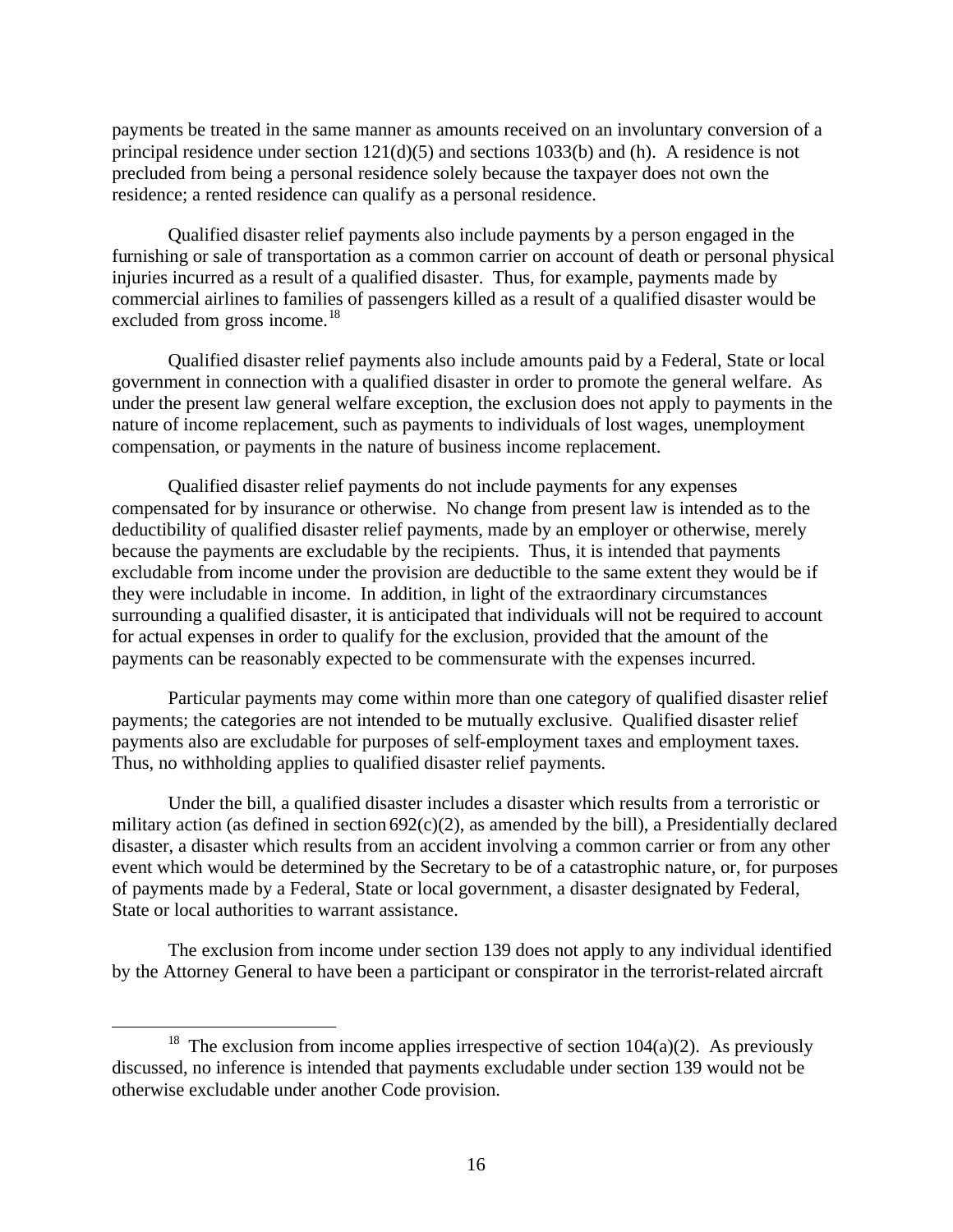crashes of September 11, 2001, or any other terrorist attack, or to a representative of such individual.

### **Rules applicable to charitable organizations making disaster relief payments**

Recognizing that employers and employees may also contribute to section  $501(c)(3)$ organizations that make disaster relief payments, clarification of the type of disaster relief grants such organizations may make consistent with exempt purposes to assist individuals in distress as a result of the September 11 attacks, and more generally, may be helpful. Because the bill provides a special rule for certain payments made by reason of death, injury, wounding, or illness of an individual as a result of the September 11 attacks, and certain attacks involving anthrax, the following discussion relates to disaster relief generally.

Generally speaking, a charitable organization must serve a public rather than a private interest. Providing assistance to relieve distress for individuals suffering the effects of a disaster generally serves a public rather than a private interest if the assistance benefits the community as a whole, or if the recipients otherwise lack the resources to meet their physical, mental and emotional needs. Such assistance could include cash grants to provide for food, clothing, housing, medical care, funeral costs, transportation, education and other needs. All such grants must be need-based, taking into account the family's financial resources and their physical, mental and emotional well-being.

Charitable organizations generally are in the best position to determine the type and amount of, and appropriate beneficiaries for, disaster relief. Accordingly, it is expected that the Secretary will presume that a charity providing cash assistance in good faith to victims (and their family members) of a qualified disaster is acting consistent with the requirements of section 501(c)(3) if the class of beneficiaries is sufficiently large or indefinite and the charity can demonstrate that it is applying consistent, objective criteria for assessing need.

In addition to the rules described above that are applicable to all charities, special rules apply with respect to disaster relief provided by private foundations controlled by an employer. In such cases, clarification of the appropriate treatment of the foundation and the payments may be helpful. In general, a private foundation that is established and controlled by an employer violates the requirements of section  $501(c)(3)$  if it provides benefits to a class of beneficiaries composed exclusively of the employer's employees, and such benefits are a form of composed therefore, or the empression is empressed. The component of the IRS recently held in a private letter ruling, <sup>19</sup> and in similar rulings, that a private foundation that is established, funded and controlled by a particular employer for the purpose of providing disaster relief for employees of a particular employer does not qualify as a charitable organization under section  $501(c)(3)$ , because the foundation is not operated solely for charitable purposes and is providing a benefit on behalf of the employer in violation of the prohibition on private inurement. Although private letter rulings do not constitute precedent for other taxpayers, considerable uncertainty exists regarding IRS' position relating to employercontrolled private foundations making disaster relief payments to employee-beneficiaries.

<sup>&</sup>lt;sup>19</sup> Priv. Ltr. Rul. 199914040.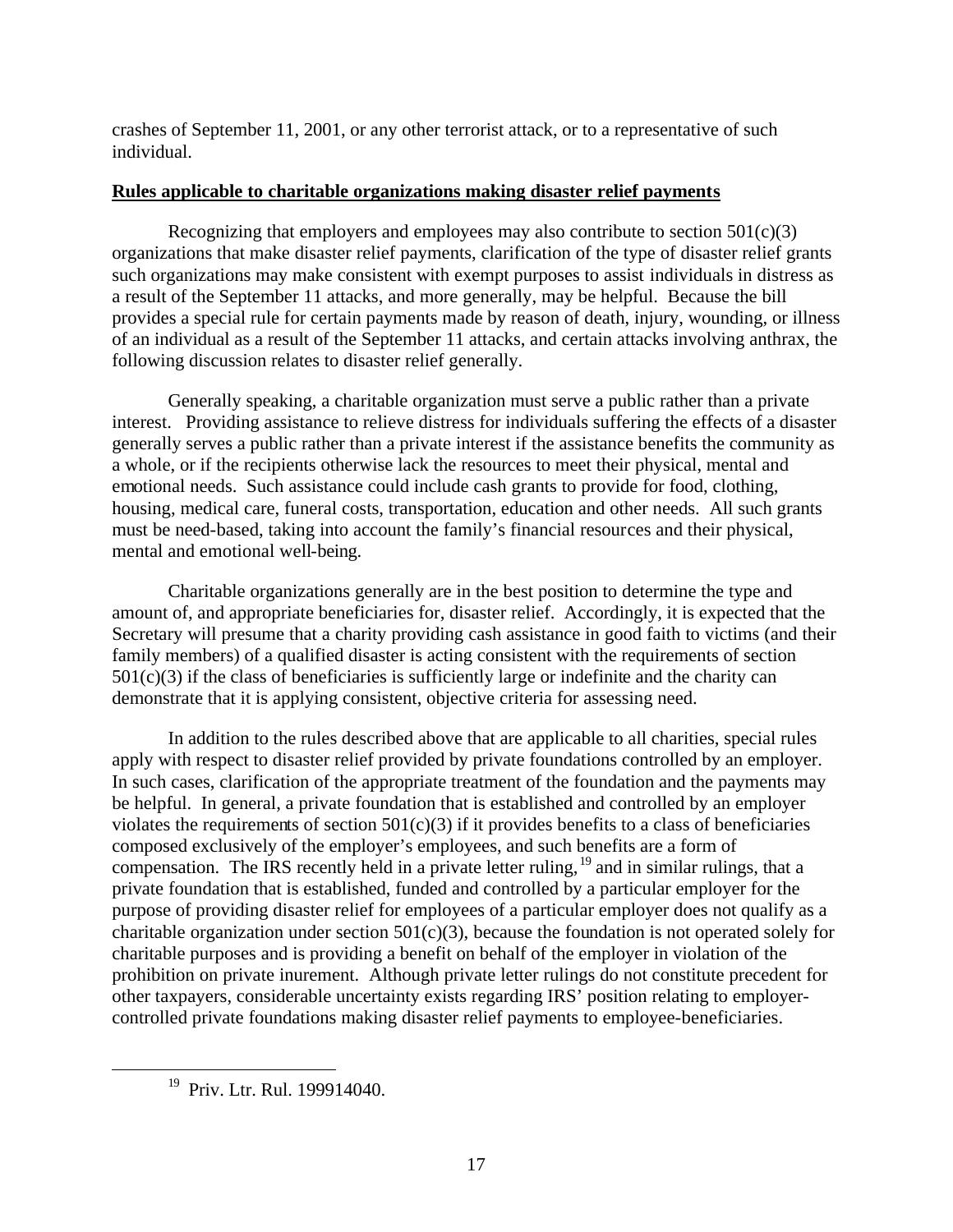If payments in connection with a qualified disaster are made by a private foundation to employees (and their family members) of an employer that controls the foundation, the presumption that the charity acts consistently with the requirements of section  $501(c)(3)$  applies if the class of beneficiaries is large or indefinite and if recipients are selected based on an objective determination of need by an independent committee of the private foundation, a majority of the members of which are persons other than persons who are in a position to exercise substantial influence over the affairs of the controlling employer (determined under principles similar to those in effect under section 4958). The presumption does not apply to grants made to, or for the benefit of, a disqualified person or member of the selection committee. However, the absence of an independent selection committee does not necessarily mean that a foundation violates the requirements of section  $501(c)(3)$ . Other procedures and standards may be adequate substitutes to ensure that any benefit to the employer is incidental and tenuous. Similarly, providing need-based payments to employees and their survivors in response to a disaster other than a qualified disaster may well further charitable purposes consistent with the requirements of section  $501(c)(3)$ .

It is intended that an employer-controlled private foundation is not providing an inappropriate benefit and is not disqualified from exemption under section  $501(c)(3)$  if it makes a payment to an employee or a family member of an employee (who is employed by an employer who controls the foundation) that relieves distress caused by a qualified disaster as defined under section 139, provided that it awards grants based on an objective determination of need using either an independent selection committee or adequate substitute procedures, as described above. It is further intended that section 102(c) of the Code, which provides that a transfer from an employer to, or for the benefit of, an employee generally is not excludable from income as a gift, does not apply to such payments. It is further expected that the Service will reconsider the ruling position it has taken to ensure that private foundations established and controlled by employers will have appropriate guidance, consistent with the principles outlined above, on the circumstances under which they may provide disaster assistance in connection with a qualified disaster specifically to the employers' employees.

It is intended that the making by a private foundation of disaster relief payments that qualify for the presumption stated above (1) will not be treated as an act of self-dealing under section 4941 merely because the recipient is an employee (or family member of an employee) of a disqualified person with respect to the foundation, (2) will be treated as in furtherance of section  $170(c)(2)(B)$  purposes, and (3) will be considered to meet the requirements of section  $4945(g)$  to the extent that they apply. Moreover, contributions to a section  $501(c)(3)$ organization administering relief in a manner outlined above (including those made by employers and any of their employees) are deductible under the generally applicable rules of section 170. Finally, it is confirmed that need-based payments made by an employer-controlled foundation to an individual for exclusively charitable purposes generally are excludable from the recipients' income as gifts.<sup>20</sup> Thus, such payments made by a foundation to relieve distress caused by a qualified disaster are excludable from the recipients' income regardless of whether they fall within the scope of section 139, or any other such provision of the Code providing for

<sup>20</sup> *See, e.g.*, Rev. Rul. 99-44, 1999-2 C.B. 549.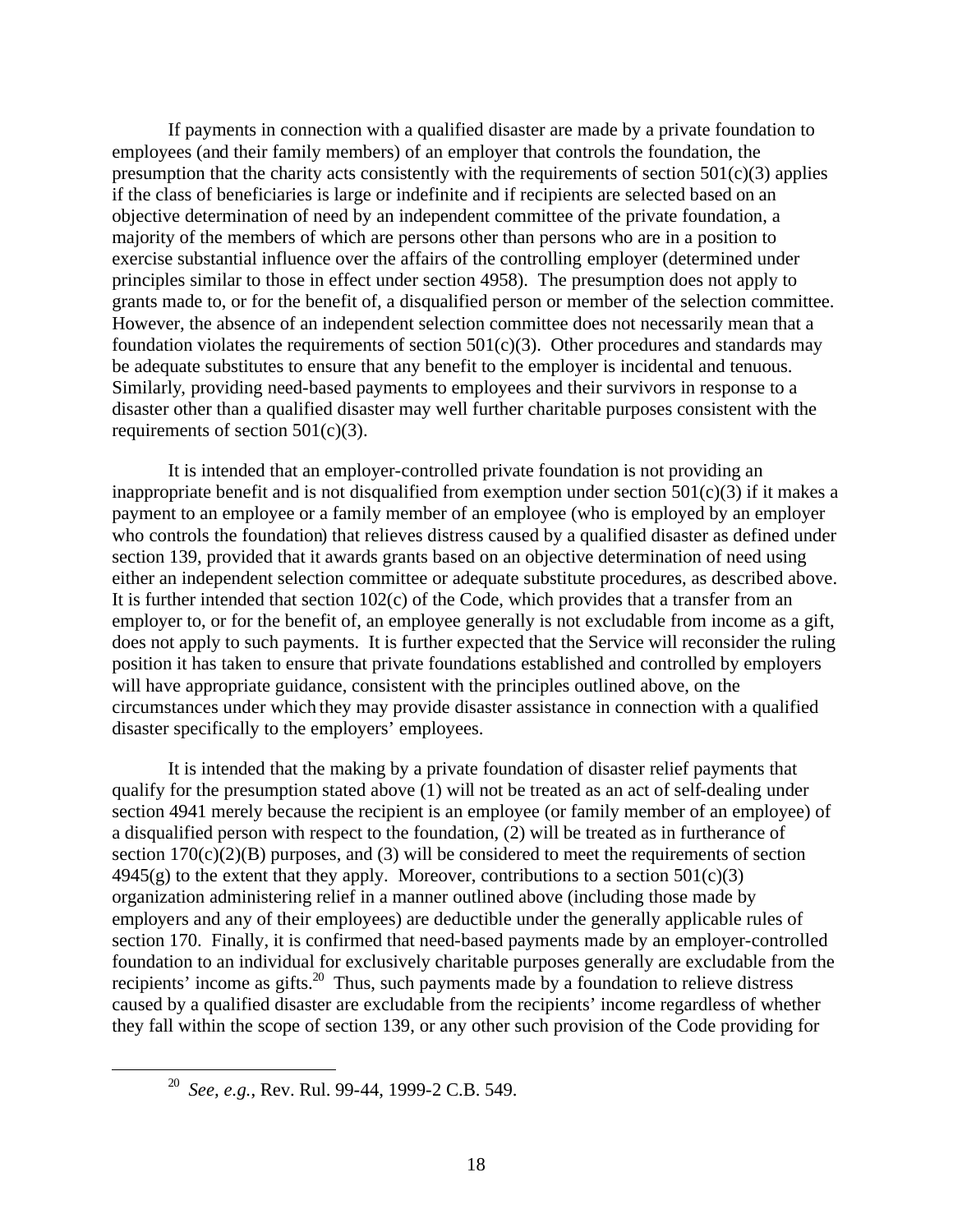an exclusion. The IRS is directed to issue prompt guidance to taxpayers relating to the requirements applicable to private foundations making disaster assistance payments. The principles discussed above should apply to foundations and public charities providing relief in response to both the September 11, 2001, disaster and future qualified disasters.

### **Effective Date**

The provision applies to taxable years ending on or after September 11, 2001.

**2. Authority to postpone certain deadlines and required actions (sec. 102 of the bill, sec. 7508A of the Code, and new sec. 518 and sec. 4002 of the Employee Retirement Income Security Act of 1974)**

### **Present Law**

#### **In general**

In general, the Secretary of the Treasury may prescribe regulations under which a period of up to 120 days may be disregarded for performing various acts under the Internal Revenue Code, such as filing tax returns, paying taxes, or filing a claim for credit or refund of tax, for any taxpayer determined by the Secretary to be affected by a Presidentially declared disaster (sec. 7508A).

The suspension of time may apply to the following acts:

- (1) Filing any return of income, estate, or gift tax (except employment and withholding taxes);
- (2) Payment of any income, estate, or gift tax (except employment and withholding taxes);
- (3) Filing a petition with the Tax Court for redetermination of a deficiency, or for review of a decision rendered by the Tax Court;
- (4) Allowance of a credit or refund of any tax;
- (5) Filing a claim for credit or refund of any tax;
- (6) Bringing suit upon any such claim for credit or refund;
- (7) Assessment of any tax;
- (8) Giving or making any notice or demand for the payment of any tax, or with respect to any liability to the United States in respect of any tax;
- (9) Collection of the amount of any liability in respect of any tax;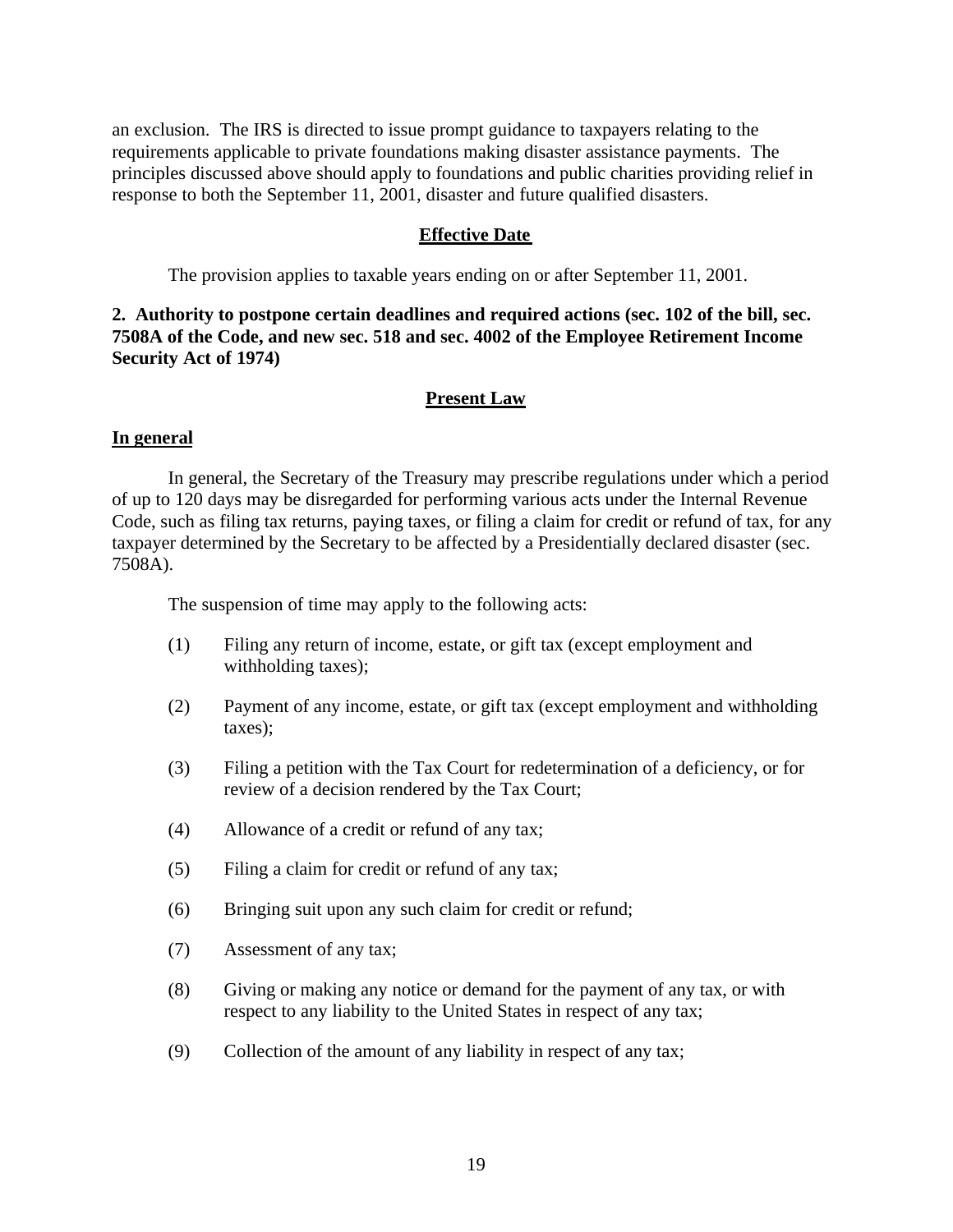- (10) Bringing suit by the United States in respect of any liability in respect of any tax; and
- (11) Any other act required or permitted under the internal revenue laws specified in regulations prescribed by the Secretary of the Treasury.<sup>21</sup>

Individuals may, if they choose, perform any of these acts during the period of suspension.

On September 13, 2001, the IRS issued Notice 2001-61 providing relief to taxpayers affected by the September 11, 2001, terrorist attack. Prior to issuance of this notice, the President had declared certain affected areas to be disaster areas. In addition, on September 14, 2001, the IRS issued Notice 2001-63 providing additional tax relief to taxpayers who found it difficult to meet their tax filing and payment obligations.

### **Employee benefit plans**

Questions have arisen about the scope of section 7508A in relation to employee benefit plans. Some acts related to employee benefit plans are not clearly covered by the suspension. For example, a plan sponsor or plan administrator may be required to provide a notice to plan participants or to make a plan contribution, or a plan participant may be required to make a benefit election or take a distribution under the plan. In addition, some acts related to employee benefit plans may be required or provided for under the Employee Retirement Income Security Act ("ERISA") or under the terms of the plan, rather than under the Internal Revenue Code. For example, on September 14, 2001, the Departme nt of Labor issued News Release No. 01-36, announcing that the Pension and Welfare Benefits Administration, the Internal Revenue Service, and the Pension Benefit Guaranty Corporation were extending the deadline for filing Form 5500 and Form 5500-EZ.

## **Explanation of Provision**

### **In general**

 $\overline{a}$ 

The bill redrafts section 7508A to expand its scope and to clarify its application. Specifically, the bill permits the Secretary to suspend the period of time under this provision for up to one year (increased from up to 120 days). The bill also clarifies that interest on underpayments may be waived or abated pursuant to section 7508A with respect to either a declared disaster or a terroristic or military action. The bill clarifies that the Secretary of the Treasury has the authority to postpone actions pursuant to section 7508A in response to a terroristic or military action, regardless of whether a disaster area has been declared by the President in connection with the action. The bill facilitates the prompt issuance of guidance by the Secretary of the Treasury with respect to section 7508A by removing the requirement that regulations be published listing the scope of additional actions that may be postponed pursuant to

<sup>&</sup>lt;sup>21</sup> Treas. Reg. sec. 301.7508A-1(c)(1)(vii) states, with respect to this clause, that it encompasses "any other act specified in a revenue ruling, revenue procedure, notice, announcement, news release, or other guidance published in the Internal Revenue Bulletin."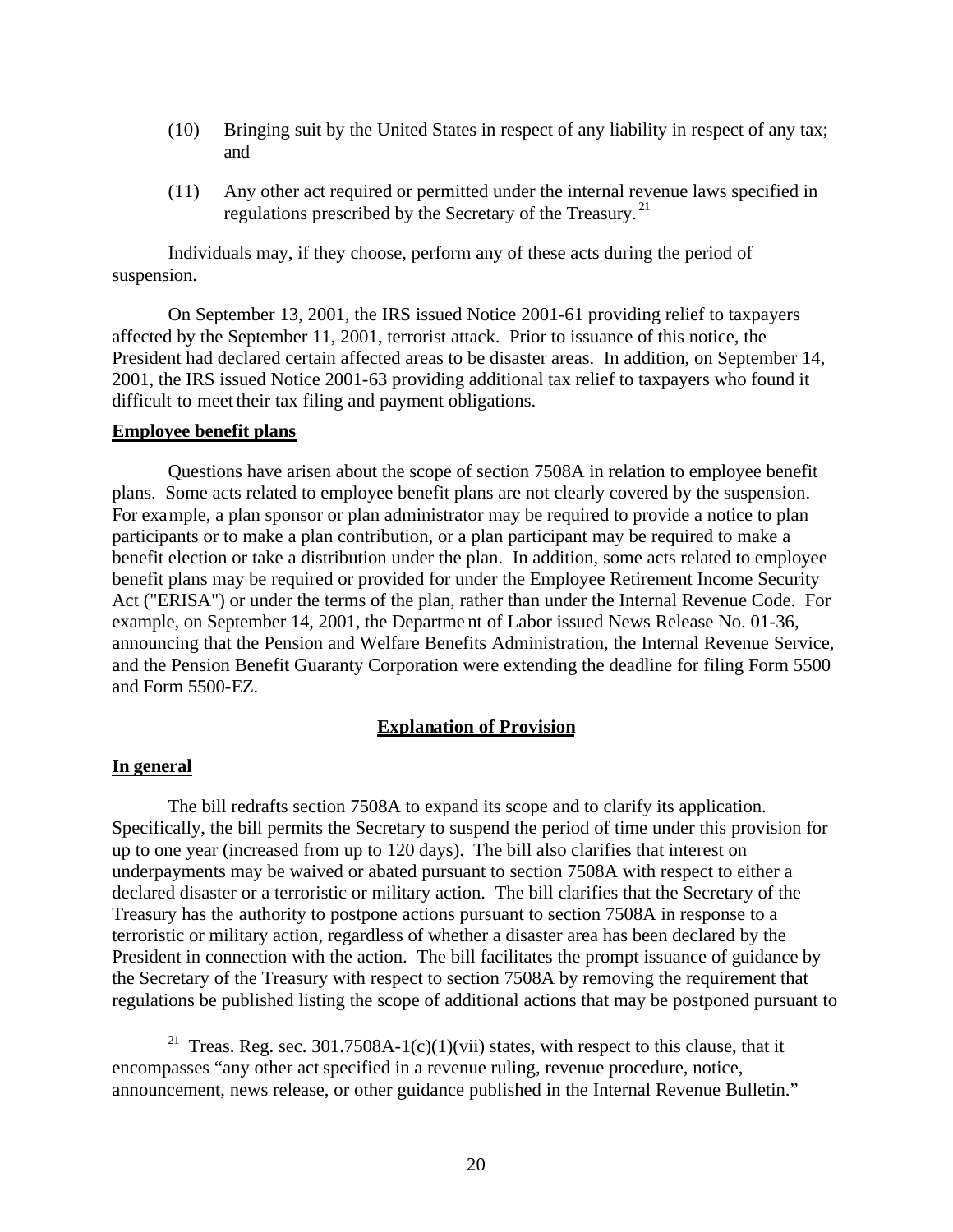section  $7508(a)(1)(K)$ ; accordingly, the Secretary may provide authoritative guidance via a notice or other mechanism of the Secretary's choice that may be issued more rapidly. It is intended that the Secretary construe this authority as broadly as is necessary and appropriate to respond to specific disasters or terroristic or military actions. The authority to postpone "any ... act" is sufficiently broad to encompass, for example, specific deadlines enumerated in the Code, such as those in section 1031 (relating to the exchange of property held for productive use or investment). Similarly, it is intended that the Secretary utilize this authority to address issues that arise from the discovery of tax information subsequent to the filing of a tax return that would affect the tax liability reported on that return.

#### **Employee benefit plans**

The bill expands and clarifies the scope of the deadlines and required actions that may be postponed pursuant to section 7508A. The bill provides that the Secretary of the Treasury may prescribe a period of up to one year which may be disregarded in determining the date by which any action by a pension or other employee benefit plan, or by a plan sponsor, administrator, participant, beneficiary or other person would be required or permitted to be completed. The bill provides similar authority to the Secretary of Labor and the Pension Benefit Guaranty Corporation with respect to actions within their respective jurisdictions.

The bill is not limited to actions under the Internal Revenue Code. Accordingly, actions under ERISA or under the terms of the plan come within the scope of this provision. Acts performed within the extended period are considered timely under the Internal Revenue Code, ERISA, and the plan. In addition, a plan is not treated as operating in a manner inconsistent with its terms or in violation of its terms merely because acts provided for under the plan are performed during the extended period.

Examples of acts covered by the provision include (1) the filing of a form with the IRS, Department of Labor or the Pension Benefit Guaranty Corporation, (2) an employer's contribution to the plan of required quarterly amounts for the current year or the prior year minimum funding amounts, (3) the filing of an application for a waiver of the minimum funding standard, (4) the payment of premiums to the Pension Benefit Guarantee Corporation, (5) a participant's election of a form of benefits under a plan, (6) the plan administrator's distribution of benefits in accordance with a participant's election, (7) notice to an employee of eligibility for continuation coverage under a group health plan, and (8) an employee's election of continuation coverage.

## **Effective Date**

The provision applies to disasters and terroristic or military actions occurring on or after September 11, 2001, with respect to any action of the Secretary of the Treasury, the Secretary of Labor, or the Pension Benefit Guaranty Corporation on or after the date of the enactment.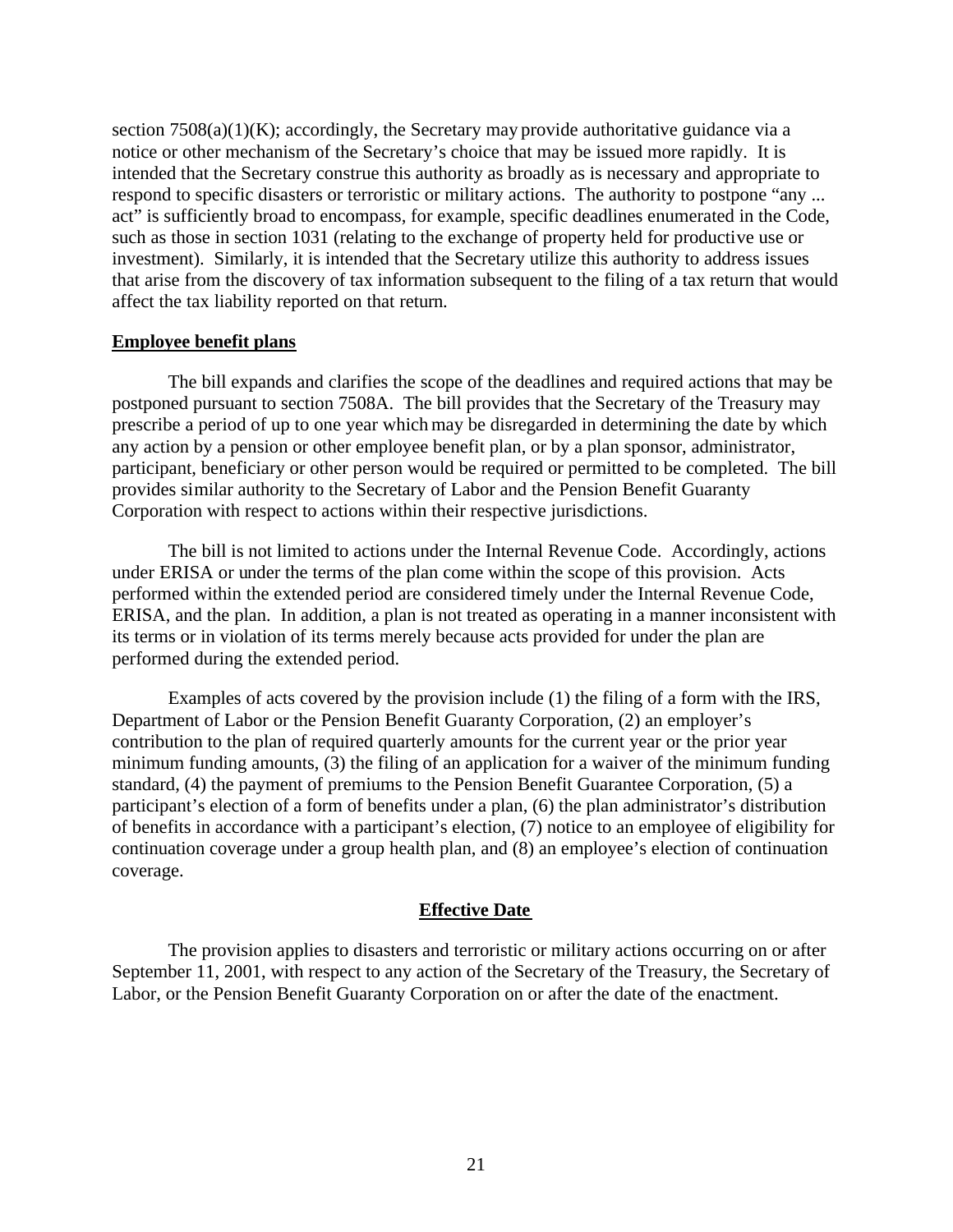**3. Application of certain provisions to terroristic or military actions (sec. 113 of the bill and secs. 104 and 692 of the Code)**

## **Present Law**

## **Taxation of disability income of U.S. employees related to terrorist activity outside the United States**

Gross income does not include amounts received by an individual as disability income attributable to injuries incurred as a direct result of a terrorist attack (as determined by the Secretary of State) which occurred while the individual was performing official duties as an employee of the United States outside the United States (sec. 104(a)(5)).

## **Income tax relief for military and civilian U.S. employees who die as a result of terrorist activity outside the United States**

Military and civilian employees of the United States who die as a result of wounds or injury incurred outside the United States in a terroristic or military action are not subject to income tax for the year of death and for prior taxable years beginning with the taxable year prior to the taxable year in which the wounds or injury were incurred. Accordingly, if such an individual is injured and dies in the same taxable year, this exemption from income tax is available for the taxable year of death as well as the prior taxable year.

## **Explanation of Provision**

## **Taxation of disability income related to terrorist activity**

The bill expands the present-law exclusion from gross income for disability income of U.S. civilian employees attributable to a terrorist attack outside the United States to apply to disability income received by any individual attributable to a terroristic or military action.

## **Income tax relief for individuals who die as a result of terrorist activity**

The bill extends the income tax relief provided under present law to U.S. military and civilian personnel who die as a result of terroristic activity or military action outside the United States to such personnel regardless of where the terroristic activity or military action occurred.

# **Effective Date**

The provision is effective for taxable years ending on or after September 11, 2001.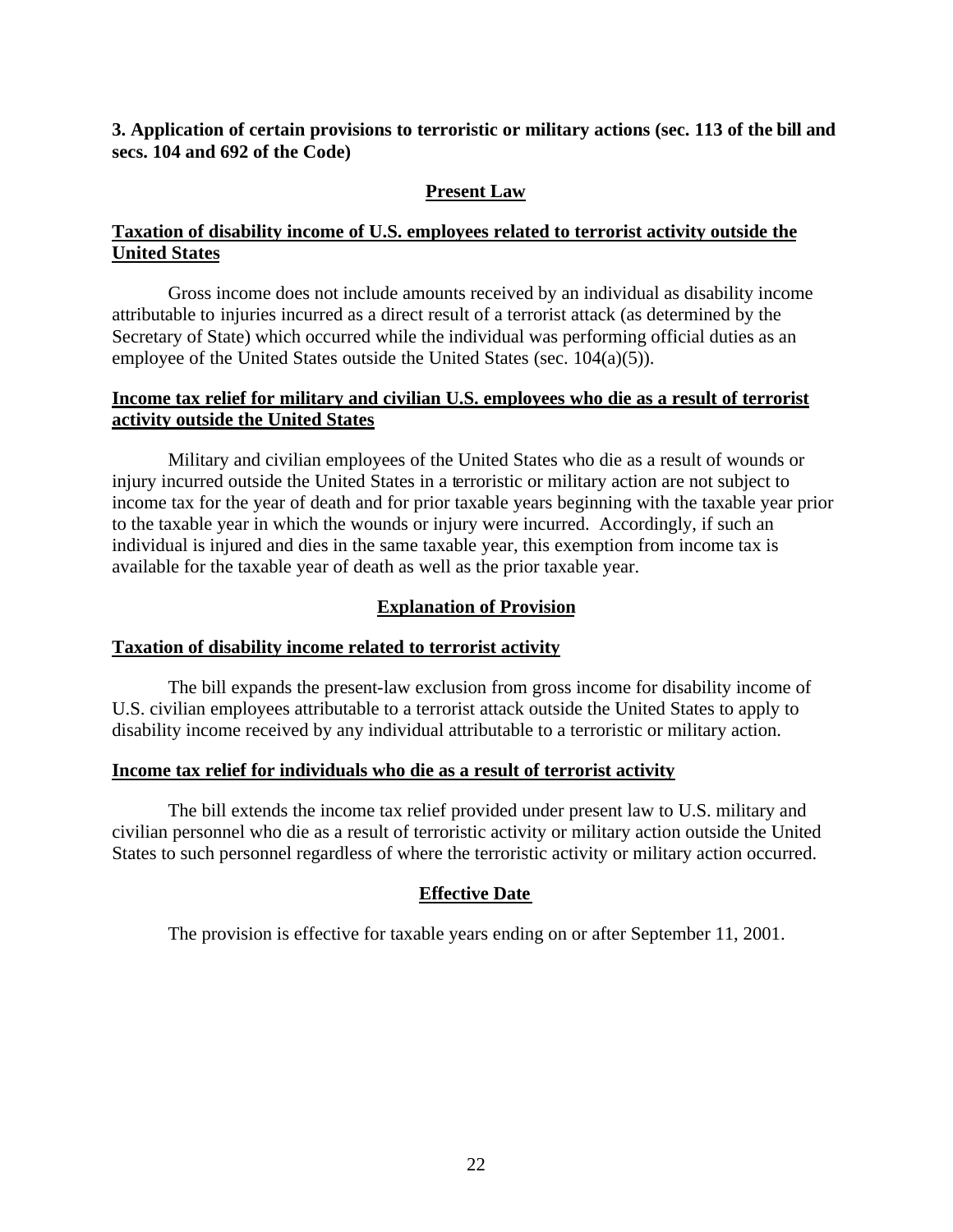**4. Clarification that the special deposit rules provided under the Air Transportation Safety and Stabilization Act do not apply to employment taxes (sec. 114 of the bill and sec. 301 of the Air Transportation Safety and Stabilization Act)**

#### **Present Law**

Section 301 of the Air Transportation Safety and System Stabilization  $Act^{22}$  provides a special rule for the deposit of certain taxes. If a deposit of these taxes was required to be made after September 10, 2001, and before November 15, 2001, they are treated as timely made if deposited by November 15, 2001. The Secretary of the Treasury is given the authority to extend this deadline further, but no later than January 15, 2002. For eligible air carriers, the special deposit rules are applicable to the excise taxes imposed on air travel. The special deposit rules were also applied inadvertently to the deposit of the following employment taxes: both the employer and employee portions of FICA, railroad retirement taxes, and income taxes withheld by employers from employees.

### **Explanation of Provision**

The applicability of these special deposit rules to employment taxes is repealed. The applicability of these special deposit rules to excise taxes is unaffected. It is intended that no penalties be imposed with respect to taxes that were not deposited timely in reliance on the provisions of the Air Transportation Safety and System Stabilization Act prior to the enactment of this provision.

### **Effective Date**

The provision is effective as if included in section 301 of the Air Transportation Safety and System Stabilization Act.

### **5. Treatment of purchase of structured settlements (sec. 115 of the bill and new sec. 5891 of the Code)**

### **Present Law**

Present law provides tax-favored treatment for structured settlement arrangements for the payment of damages on account of personal injury or sickness.

Under present law, an exclusion from gross income is provided for amounts received for agreeing to a qualified assignment to the extent that the amount received does not exceed the aggregate cost of any qualified funding asset (sec. 130). A qualified assignment means any assignment of a liability to make periodic payments as damages (whether by suit or agreement) on account of a personal injury or sickness (in a case involving physical injury or physical sickness), provided the liability is assumed from a person who is a party to the suit or agreement, and the terms of the assignment satisfy certain requirements. Generally, these requirements are that (1) the periodic payments are fixed as to amount and time; (2) the payments cannot be

1

 $22$  Pub. L. No. 107-42.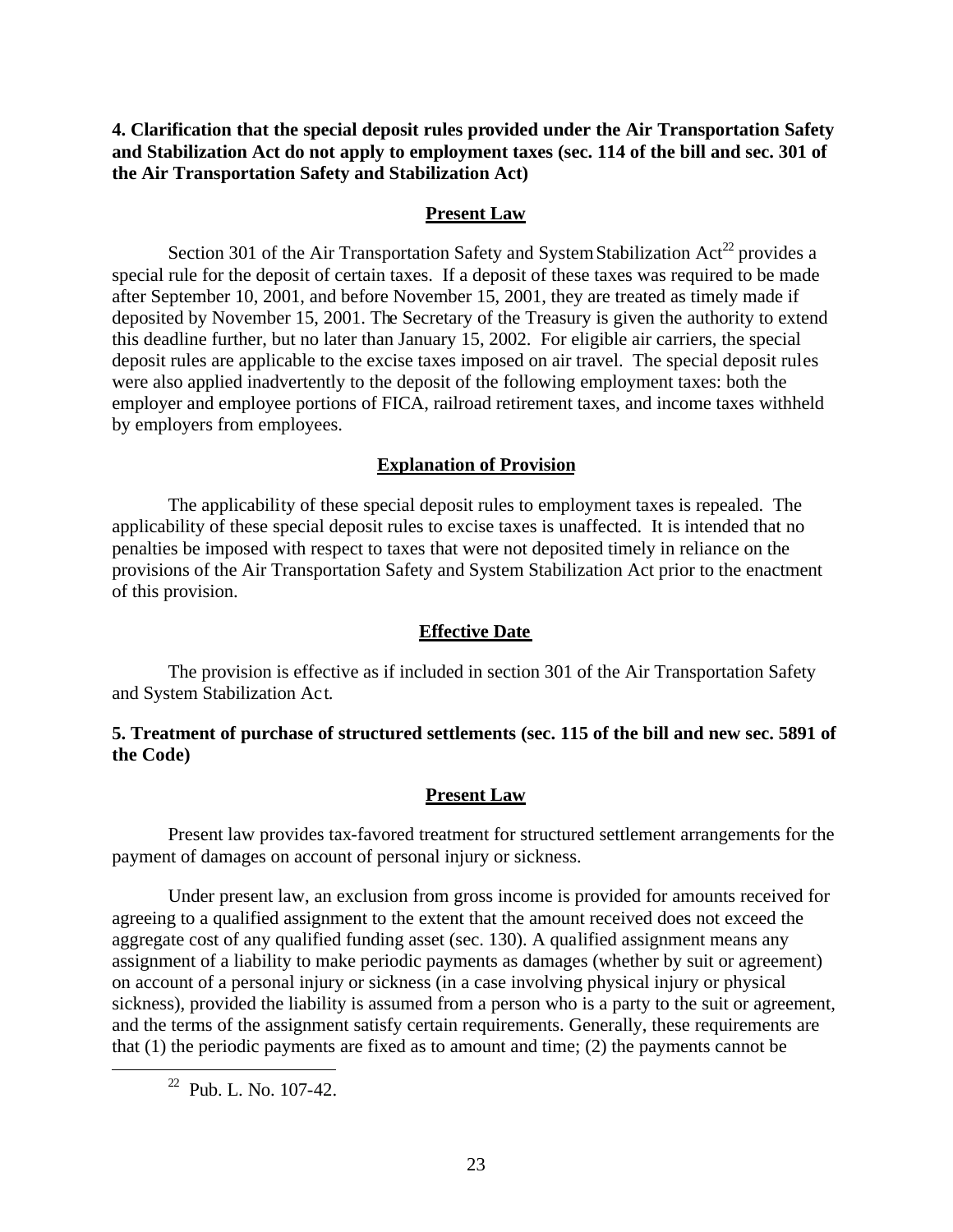accelerated, deferred, increased, or decreased by the recipient; (3) the assignee's obligation is no greater than that of the assignor; and (4) the payments are excludable by the recipient under section  $104(a)(1)$  or (2) as workmen's compensation for personal injuries or sickness, or as damages on account of personal physical injuries or physical sickness.

A qualified funding asset means an annuity contract issued by an insurance company licensed in the U.S., or any obligation of the United States, provided the annuity contract or obligation meets statutory requirements. An annuity that is a qualified funding asset is not subject to the rule requiring current inclusion of the income on the contract which generally applies to annuity contract holders that are not natural persons (e.g., corporations) (sec.  $72(u)(3)(C)$ ). In addition, when the payments on the annuity are received by the structured settlement company and included in income, the company generally may deduct the corresponding payments to the injured person, who, in turn, excludes the payments from his or her income (sec. 104). Thus, neither the amount received for agreeing to the qualified assignment of the liability to pay damages, nor the income on the annuity that funds the liability to pay damages, generally is subject to tax.

The exclusion for recipients of the periodic payments received under a structured settlement arrangement as damages for personal physical injuries or physical sickness can be contrasted with the treatment of investment earnings that are not paid as damages. If a recipient of damages chooses to receive a lump sum payment (excludable from income under sec. 104), and then to invest it himself, generally the earnings on the investment are includable in income. For example, if the recipient uses the lump sum to purchase an annuity contract providing for periodic payments, then a portion of each payment under the annuity contract is includable in income, and the balance is excludable under present-law rules based on the ratio of the individual's investment in the contract to the expected return on the contract (sec. 72(b)).

Present law provides that the payments to the injured person under the qualified assignment cannot be accelerated, deferred, increased, or decreased by the recipient (sec. 130). Consistent with these requirements, it is understood that contracts under structured settlement arrangements generally contain anti-assignment clauses. It is understood, however, that injured persons may nonetheless be willing to accept discounted lump sum payments from certain "factoring" companies in exchange for their payment streams. The tax effect on the parties of these transactions may not be completely clear under present law.

#### **Explanation of Provision**

The bill generally imposes an excise tax on any person who acquires certain payment rights under a structured settlement arrangement from a structured settlement recipient for consideration. The amount of the excise tax is 40 percent of the excess of (1) the undiscounted amount of the payments being acquired, over (2) the total amount actually paid to acquire them.

The 40-percent excise tax does not apply, however, if the transfer is approved in advance in a final order, judgment or decree that: (1) finds that the transfer does not contravene any Federal or State statute or the order of any court or responsible administrative authority; (2) finds that the transfer is in the best interest of the payee, taking into account the welfare and support of the payee's dependents; and (3) is issued under an applicable State statute by a court or is issued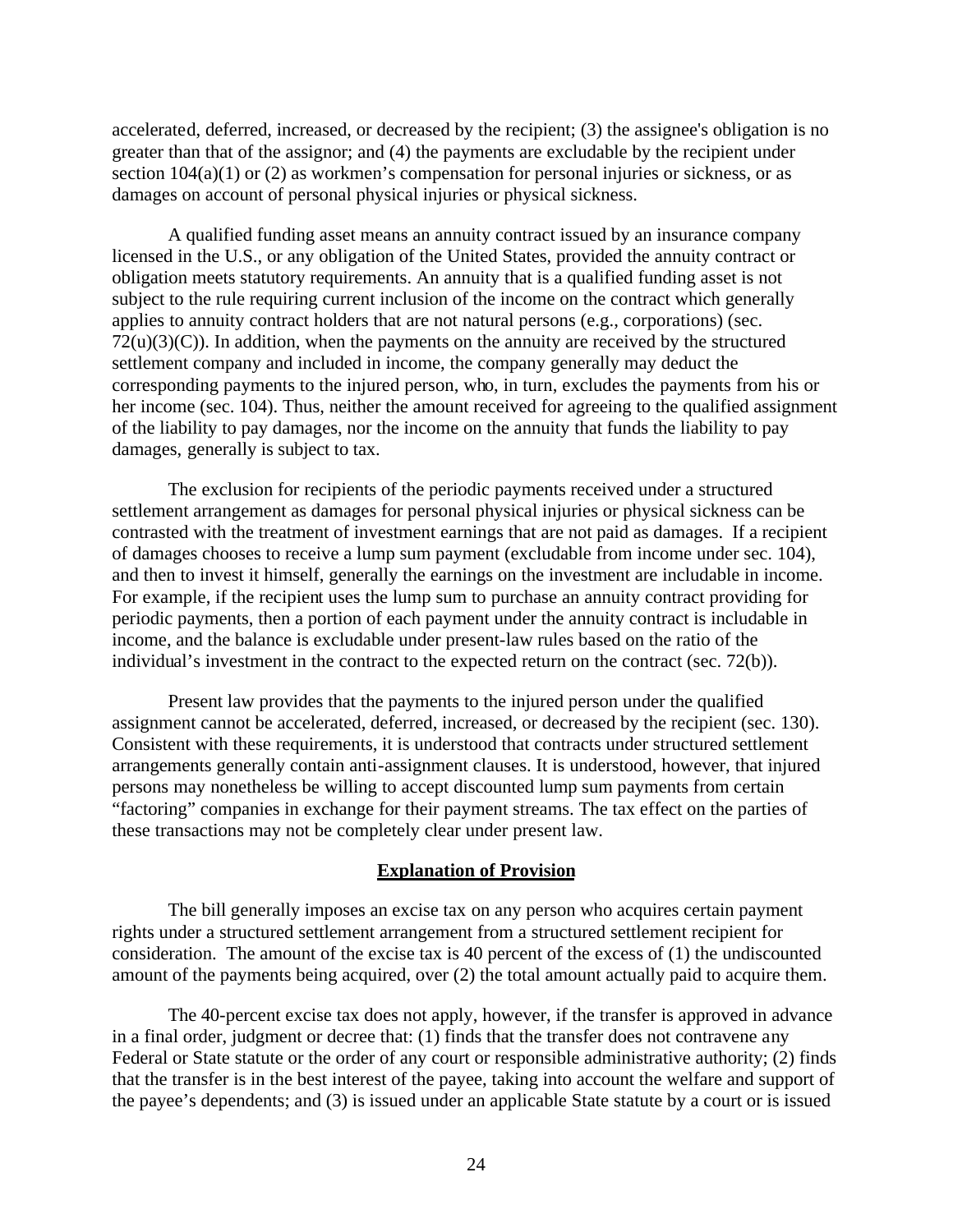by the responsible administrative authority. Rules are provided for determining the applicable State statute.

The provision also provides that the acquisition transaction does not affect the application of certain present-law rules, if those rules were satisfied at the time the structured settlement was entered into. The rules are section 130 (relating to an exclusion from gross income for personal injury liability assignments), section 72 (relating to annuities), sections  $104(a)(1)$  and  $(2)$ (relating to an exclusion for amounts received under workers' compensation acts and for damages on account of personal physical injuries or physical sickness), and section 461(h) (relating to the time of economic performance in determining the taxable year of a deduction).

### **Effective Date**

The provision generally is effective for acquisition transactions entered into on or after 30 days following enactment. A transition rule applies during the period from that date to July 1, 2002. Under the transition rule, if no applicable State law (relating to the best interest of the payee) applies to a transfer during that period, then the exception from the 40 percent excise tax is available without the otherwise required court (or administrative) order, provided certain disclosure requirements are met. Under the transition rule, the person acquiring the structured settlement payments is required to disclose in advance to the payee: (1) the amounts and due dates of the payments to be transferred; (2) the aggregate amount to be transferred; (3) the consideration to be received by the payee; (4) the discounted present value of the transferred payments; and (5) the expenses to be paid by the payee or deducted from the payee's proceeds.

The provision providing that the acquisition transaction does not affect the application of certain present-law rules is effective for transactions entered into before, on or after the 30th day following enactment.

### **6. Personal exemption deduction for certain disability trusts (sec. 116 of the bill and sec. 642 of the Code)**

### **Present Law**

Present law provides a \$300 personal exemption for trusts that are required by their governing instruments to currently distribute all of their income. For other trusts, present law provides a \$100 personal exemption. These deductions are in lieu of the personal exemption that generally is provided under section 151 for individuals (sec. 642(b)).

Under present law, a grantor who transfers property to a trust while retaining certain powers or interests over the trust is treated as the owner of the trust for income tax purposes under the so-called "grantor trust rules" (secs. 671-677). Similarly, a third party who is not adverse to the grantor is treated as the owner of the trust under these rules to the extent that the third party is granted certain powers over the trust. If a grantor or third party is treated as the owner of a trust (a "grantor trust"), the income and deductions of the trust are included directly in the taxable income of the grantor or third party. Because the personal exemption under section 642(b) applies to income that is taxable to a trust (rather than a grantor or third party), the personal exemption under section 642(b) does not apply to grantor trusts.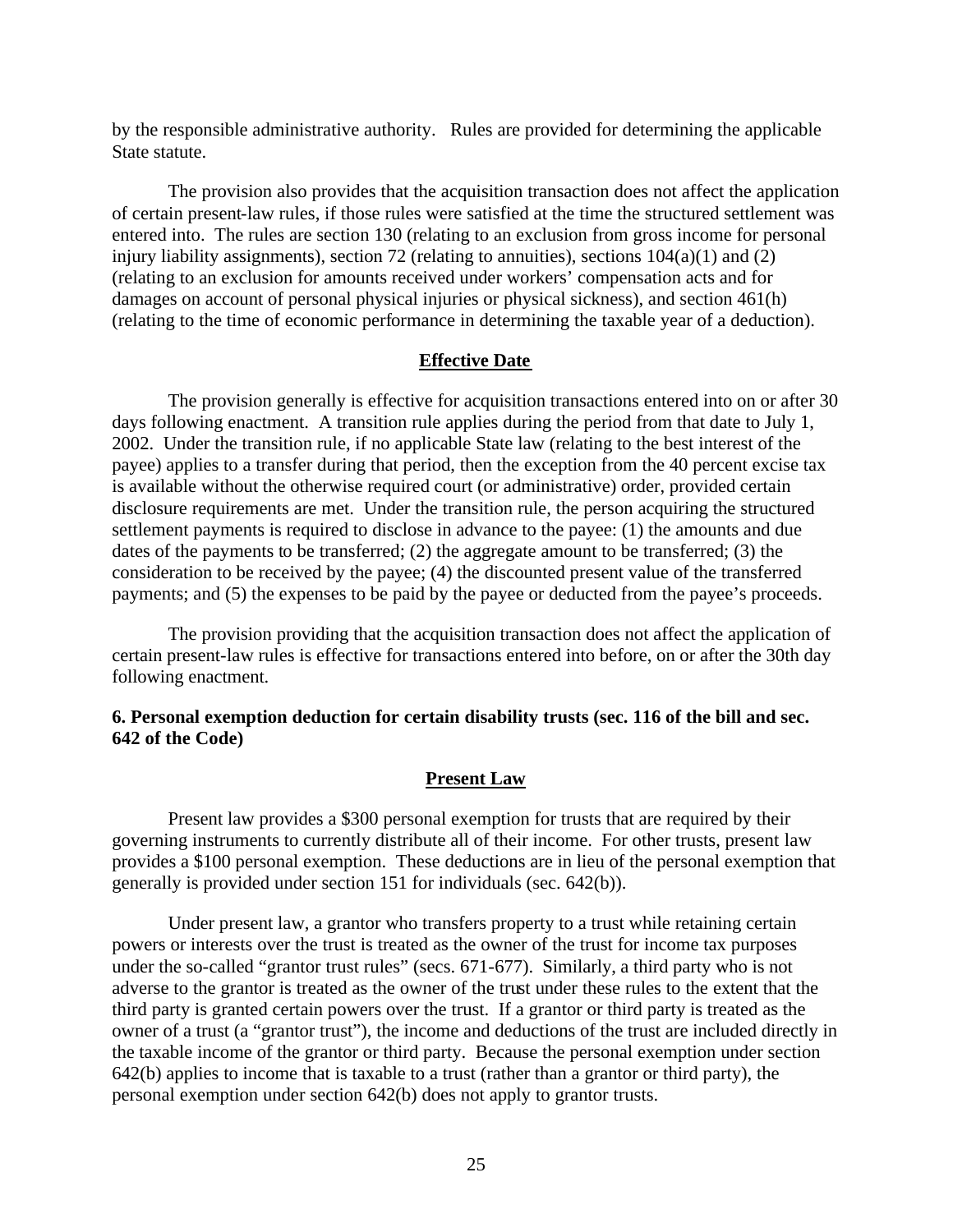#### **Explanation of Provision**

The bill provides that certain disability trusts may claim a personal exemption in an amount that is based upon the personal exemption provided for individuals under section 151(d), rather than the \$300 or \$100 personal exemption provided under present law. The provision applies to taxable disability trusts described in 42 U.S.C. sec.  $1396p(c)(2)(B)(iv)$  (relating to the treatment, for purposes of determining eligibility for medical assistance under the Social Security Act, of assets transferred to a trust established solely for the benefit of a disabled individual under 65 years of age).

The provision only applies to disability trusts the beneficiaries of which have been determined by the Commissioner of Social Security to be disabled (other than holders of a remainder or reversionary interest in the trust), within the meaning of 42 U.S.C. sec. 1382c(a)(3) (relating to the definition of a "disabled individual" for purposes of determining eligibility for Supplemental Security Income).

The provision applies if all of the beneficiaries of the trust at the end of the taxable year are determined under 42 U.S.C. sec. 1382c(a)(3) to be disabled for some portion of such year. Thus, a disability trust may claim the personal exemption under the provision even if one or more of the beneficiaries becomes no longer disabled during the taxable year. However, the trust may claim the personal exemption for the following taxable year only if such individual or individuals are no longer beneficiaries of the trust at the end of the following taxable year (i.e., all remaining beneficiaries of the trust at the end of the following taxable year are disabled or were disabled during some portion of such year). In the case of a disability trust with a single beneficiary, the trust may claim the personal exemption under the provision for the taxable year during which the beneficiary becomes no longer disabled, but not for subsequent taxable years.

The personal exemption provided for disability trusts under the provision is equal in amount to the section 151(d) personal exemption for unmarried individuals with no dependents and is subject to a phaseout, which is determined by reference to the phaseout of the personal exemption for such individuals under sec.  $151(d)(3)(C)(iii)$ . For purposes of computing the phaseout of the personal exemption under the provision, the adjusted gross income of the trust is determined by reference to section 67(e) (relating to the determination of adjusted gross income of estates and trusts for purposes of computing the 2-percent floor on miscellaneous itemized deductions).

The provision does not affect the determination of whether a disability trust is treated as a grantor trust under the present-law grantor trust rules, and does not change the inapplicability of the personal exemption under section 642(b) to grantor trusts. Thus, the provision does not apply to disability trusts that are treated as grantor trusts.

#### **Effective Date**

The provision applies to taxable years of disability trusts ending on or after September 11, 2001.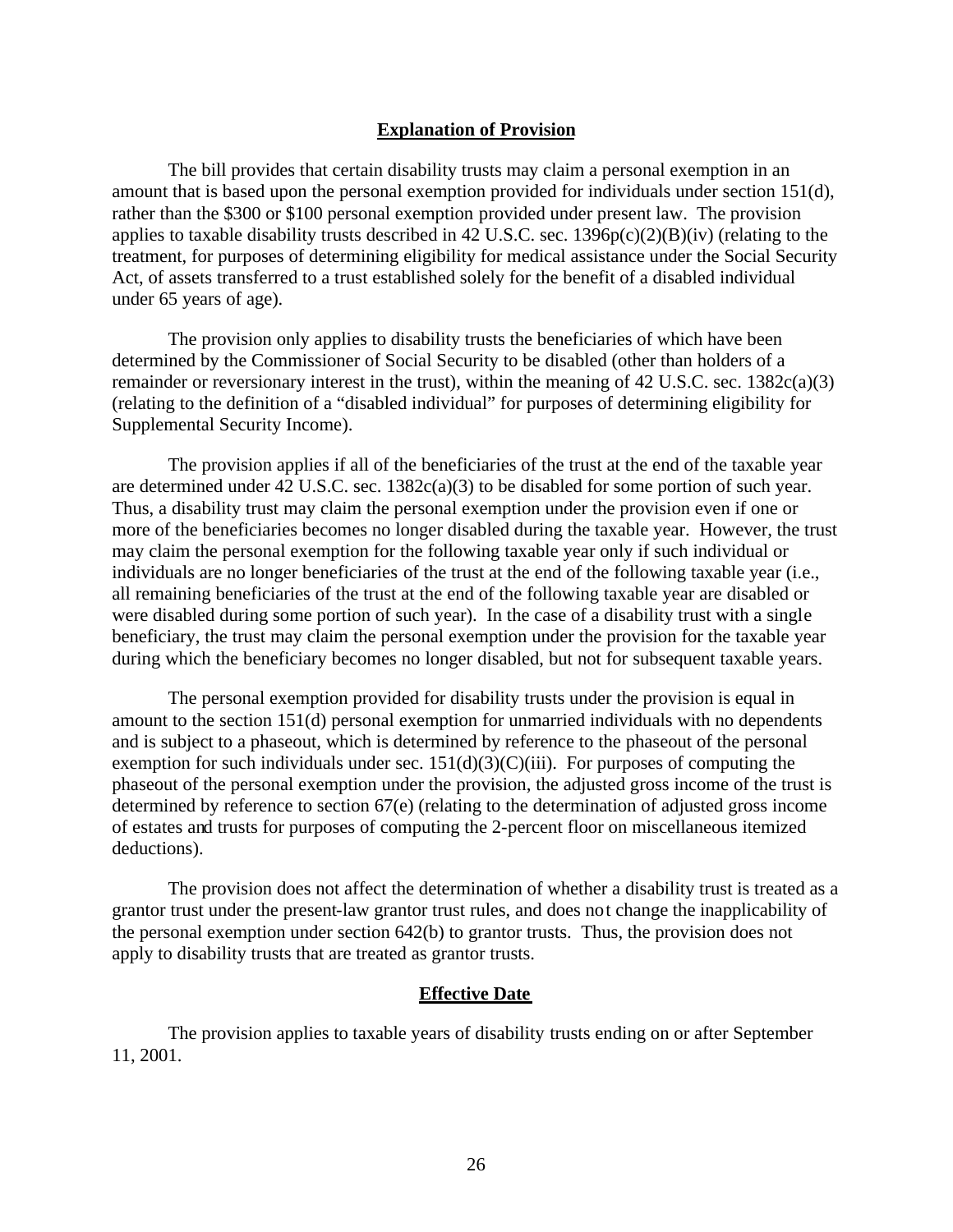## **C. Disclosure of Tax Information in Terrorism and National Security Investigations (sec. 201 of the bill and sec. 6103 of the Code)**

# **Present Law**

## **In general**

Returns and return information are confidential (sec. 6103). A "return" is any tax return, information return, declaration of estimated tax, or claim for refund filed under the Code on behalf of or with respect to any person. The term return also includes any amendment or supplement, including supporting schedules, attachments, or lists, which are supplemental to or are part of a filed return. Return information is defined broadly. It includes the following information:

- a taxpayer's identity, the nature, source or amount of income, payments, receipts, deductions, exemptions, credits, assets, liabilities, net worth, tax liability, tax withheld, deficiencies, overassessments, or tax payments;
- whether the taxpayer's return was, is being, or will be examined or subject to other investigation or processing;
- any other data, received by, recorded by, prepared by, furnished to, or collected by the Secretary with respect to a return or with respect to the determination of the existence, or possible existence, of liability (or the amount thereof) of any person under this title for any tax, penalty, interest, fine, forfeiture, or other imposition, or offense;
- any part of any written determination or any background file document relating to such written determination which is not open to public inspection under section 6110;
- any advance pricing agreement entered into by a taxpayer and the Secretary and any background information related to the agreement or any application for an advance pricing agreement; and
- any agreement under section 7121 (relating to closing agreements), and any similar agreement, and any background information related to such agreement or request for such agreement (sec.  $6103(b)(2)$ ).

The term "return information" does not include data in a form that cannot be associated with or otherwise identify, directly or indirectly, a particular taxpayer. "Taxpayer return information" means return information which is filed with, or furnished to, the Internal Revenue Service by or on behalf of the taxpayer to whom such return information relates.

Section 6103 provides that returns and return information may not be disclosed by the IRS, other Federal employees, State employees, and certain others having access to the information except as provided in the Internal Revenue Code. Section 6103 contains a number of exceptions to this general rule of nondisclosure that authorize disclosure in specifically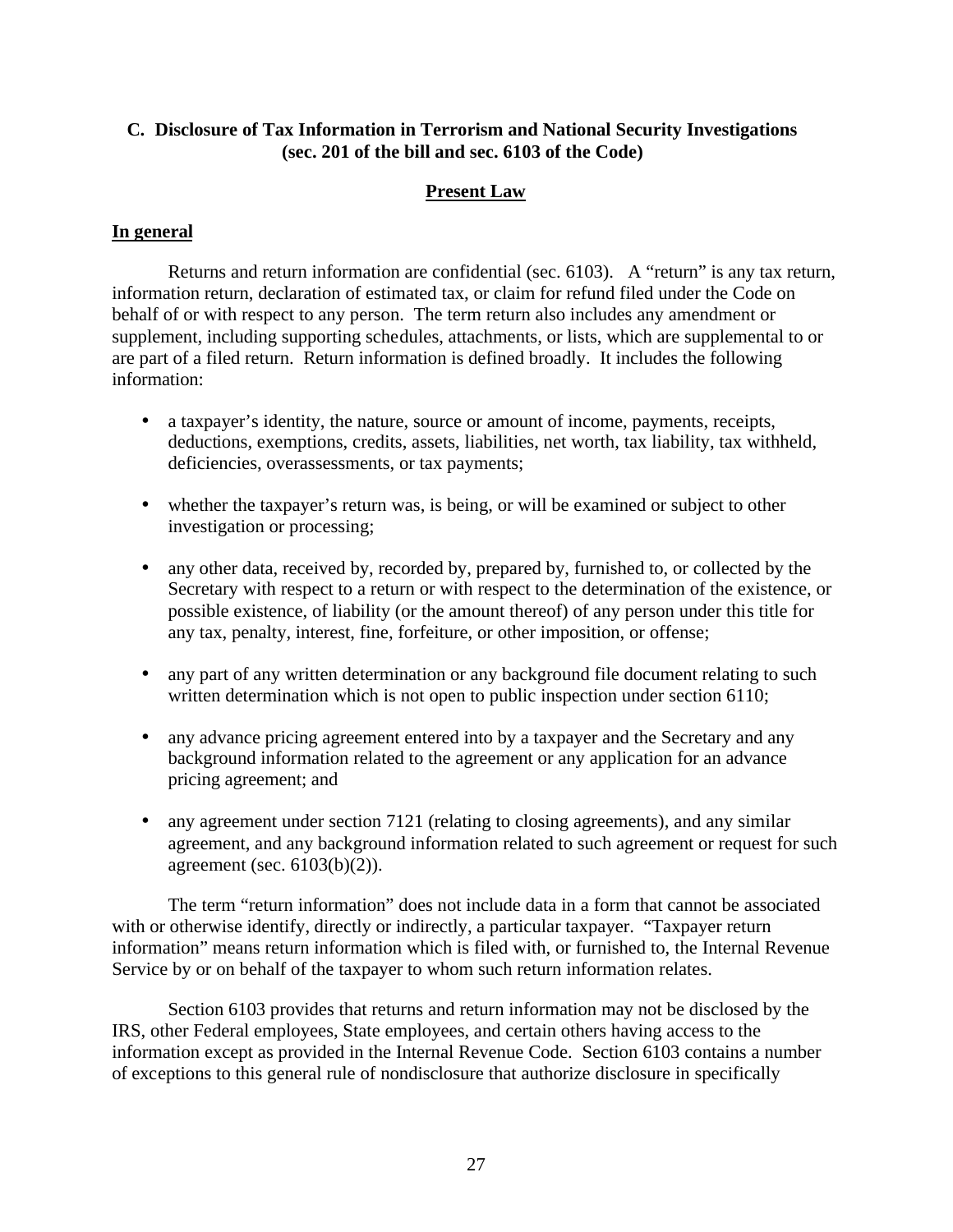identified circumstances (including nontax criminal investigations) when certain conditions are satisfied.

Recordkeeping and safeguard requirements also are imposed. These requirements establish a system of records to keep track of disclosure requests and disclosures and to ensure that the information is securely stored and that access to the information is restricted to authorized persons. These conditions and safeguards are intended to ensure that an individual's right to privacy is not unduly compromised and the information is not misused or improperly disclosed. The IRS also must submit reports to the Joint Committee on Taxation and to the public regarding requests for and disclosures made of returns and return information 90 days after the close of the calendar year (sec.  $6103(p)(3)$ ). Criminal and civil sanctions apply to the unauthorized disclosure or inspection of returns and return information (secs. 7213, 7213A, and 7431).

## **Disclosure of returns and return information for use in nontax criminal investigations - by**  *ex parte* **court order**

A Federal agency enforcing a nontax criminal law must obtain an *ex parte* court order to receive a return or taxpayer return information (i.e., that information submitted by or on behalf of a taxpayer to the IRS) (sec. 6103(i)(1)).<sup>23</sup> Only the Attorney General, Deputy Attorney General, Assistant Attorney Generals, United States Attorneys, Independent Counsels, or an attorney in charge of an organized crime strike force may authorize an application for the order.

For a judge or magistrate to grant such an order, the application must demonstrate that:

- there is reasonable cause to believe, based upon information believed to be reliable. that a specific criminal act has been committed;
- there is reasonable cause to believe that the return or return information is or may be relevant to a matter relating to the commission of such act;
- the return or return information is sought exclusively for use in a Federal criminal investigation or proceeding concerning such act; and
- the information sought reasonably cannot be obtained, under the circumstances, from another source.

Pursuant to the *ex parte* order, the information may be disclosed to officers and employees of the Federal agency who are personally and directly engaged in (1) the preparation for any judicial or administrative proceeding pertaining to the enforcement of a specifically designated Federal criminal statute (not involving tax administration) to which the United States or such agency is a party, (2) any investigation which may result in such a proceeding, or (3) any Federal grand jury proceeding pertaining to enforcement of such a criminal statute to which the United States or such agency is or may be a party.

1

<sup>&</sup>lt;sup>23</sup> Return information other than that submitted by the taxpayer may be obtained by  $ex$ *parte* court order under this provision as well.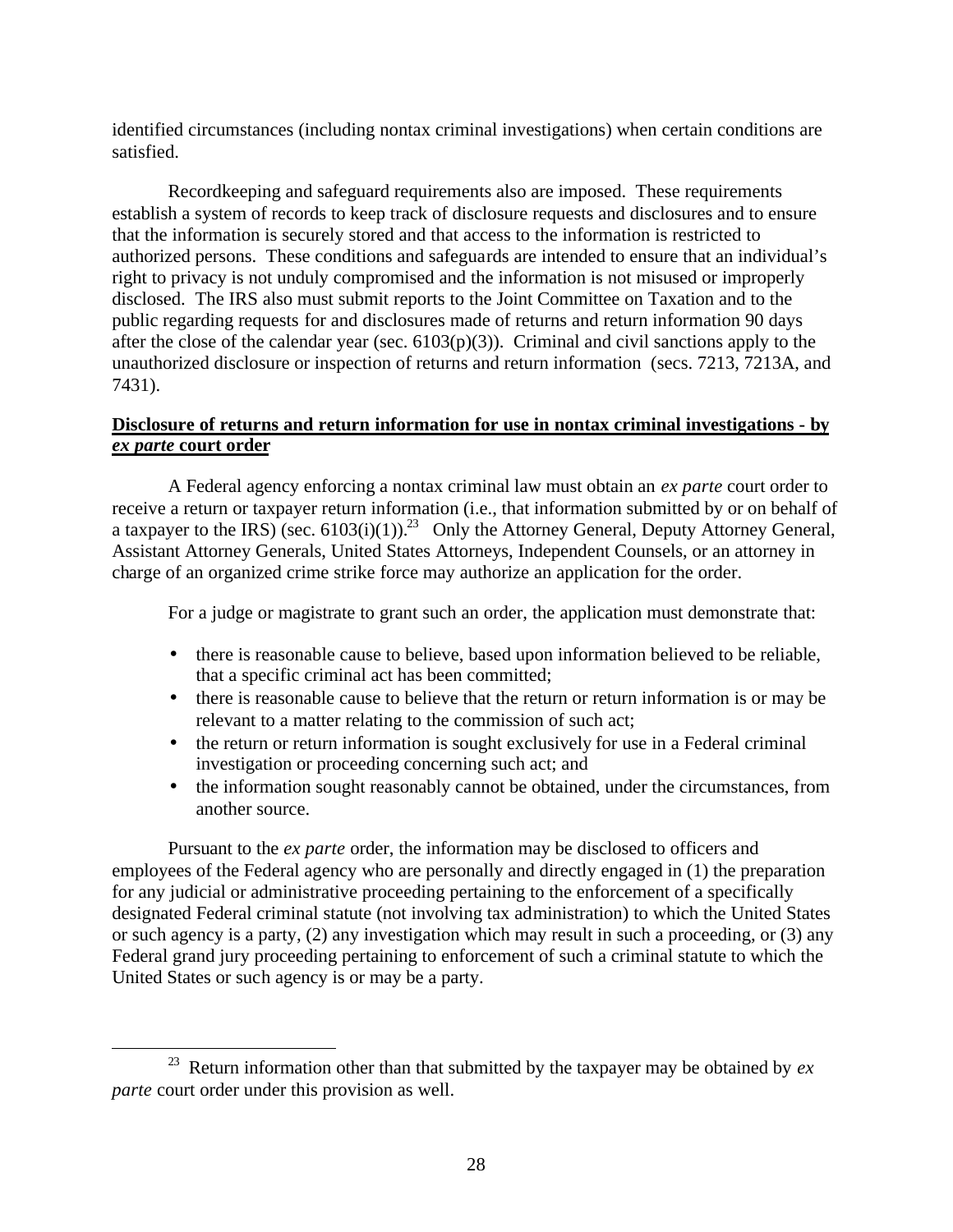A Federal agency may obtain, by *ex parte* court order, the return and return information of a fugitive from justice for purposes of locating such individual (sec. 6103(i)(5)). The application for an *ex parte* order must establish that (1) a Federal felony arrest warrant has been issued and the taxpayer is a fugitive from justice, (2) the return or return information is sought exclusively for locating the fugitive taxpayer, and (3) reasonable cause exists to believe the information may be relevant in determining the location of the fugitive. Only the Attorney General, Deputy Attorney General, Assistant Attorney Generals, United States Attorneys, Independent Counsels, or an attorney in charge of an organized crime strike force may authorize an application for this order. Once a court grants the application for an *ex parte* order, the return or return information may be disclosed to any Federal agency exclusively for purposes of locating the fugitive individual.

## **Agency request procedure for disclosure of return information other than taxpayer return information to the IRS for use in criminal investigations**

For nontax criminal investigations, Federal agencies can obtain return information, other than taxpayer return information, without a court order. For nontax criminal purposes, the head of a Federal agency and other persons specifically identified by section 6103 may make a written request for return information that was not provided to the IRS by the taxpayer or his representative (sec.  $6103(i)(2)$ ). The written request must contain:

- the taxpayer's name, and address;
- the taxable period for which the information is sought;
- the statutory authority under which the criminal investigation or judicial, administrative or grand jury proceeding is being conducted; and
- the reasons why such disclosure is or may be relevant to the investigation or proceeding. Unlike the requirements for an *ex parte* order, the requesting agency does not have to demonstrate that the information sought is not reasonably available elsewhere.

## **Disclosure of return information to apprise appropriate officials of criminal activities or emergency circumstances**

## Criminal activities

Section 6103 permits the IRS to disclose return information (other than taxpayer return information) that may be evidence of a crime (sec.  $6103(i)(3)(A)$ ). The IRS may make the disclosure in writing to the head of a Federal agency charged with enforcing the laws to which the crime relates. Return information also may be disclosed to apprise Federal law enforcement of the imminent flight of any individual from Federal prosecution. The IRS may not disclose returns under this provision.

## Emergency circumstances

In cases of imminent danger of death or physical injury to an individual, the IRS may disclose return information to Federal and State law enforcement agencies (sec. 6103(i)(3)(B)). The statute does not grant authority, however, to disclose return information to local law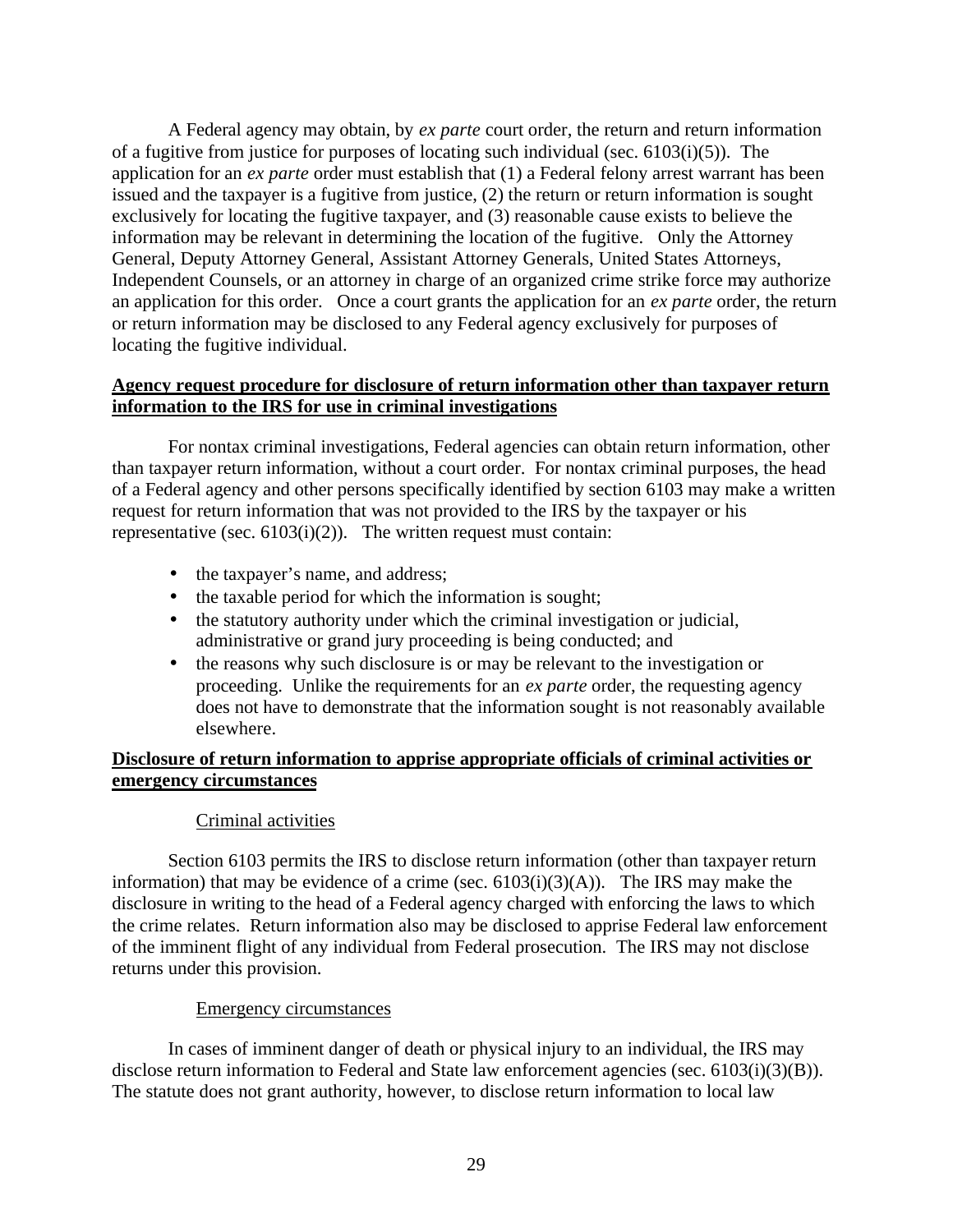enforcement, such as city, county, or town police. The statute does not permit the IRS to disclose return information concerning terrorist activities if there is no imminent danger of death or physical injury to an individual.

### **Tax convention information**

With limited exceptions, the Code prohibits the disclosure of tax convention information (sec. 6105). A tax convention is any: (1) income tax or gift and estate tax convention, or (2) other convention or bilateral agreement (including multilateral conventions and agreements and any agreement with a possession of the United States) providing for the avoidance of double taxation, the prevention of fiscal evasion, nondiscrimination with respect to taxes, the exchange of tax relevant information with the United States, or mutual assistance in tax matters. Tax convention information is any: (1) agreement entered into with the competent authority of one or more foreign governments pursuant to a tax convention; (2) application for relief under a tax convention; (3) background information related to such agreement or application; (4) document implementing such agreement; and (5) other information exchanged pursuant to a tax convention which is treated as confidential or secret under the tax convention.

The general rule that tax convention information cannot be disclosed does not apply to the disclosure of tax convention information to persons or authorities (including courts and administrative bodies) that are entitled to disclosure under the tax convention and any generally applicable procedural rules regarding applications for relief under a tax convention. It also does not apply to the disclosure of tax convention information not relating to a particular taxpayer if the IRS determines, after consultation with the parties to the tax convention, that such disclosure would not impair tax administration.

### **Explanation of Provision**

#### **In general**

The bill expands the availability of returns and return information for purposes of investigating terrorist incidents, threats, or activities, and for analyzing intelligence concerning terrorist incidents, threats, or activities. In general, under the bill, returns and taxpayer return information must be obtained pursuant to an *ex parte* court order. Return information, other than taxpayer return information, generally is available upon a written request meeting specific requirements. Present-law safeguards, recordkeeping, reporting requirements, and civil and criminal penalties for unauthorized disclosures apply to disclosures made pursuant to the bill. The bill also permits the disclosure of tax convention information for the same purposes and in the same manner that return information is made available under the bill. No disclosures may be made under the bill after December 31, 2003.

### **Disclosure of returns and return information including taxpayer return information - by** *ex parte* **court order**

Ex parte court orders sought by Federal law enforcement and Federal intelligence agencies.--The bill permits, pursuant to an *ex parte* court order, the disclosure of returns and return information (including taxpayer return information) to certain officers and employees of a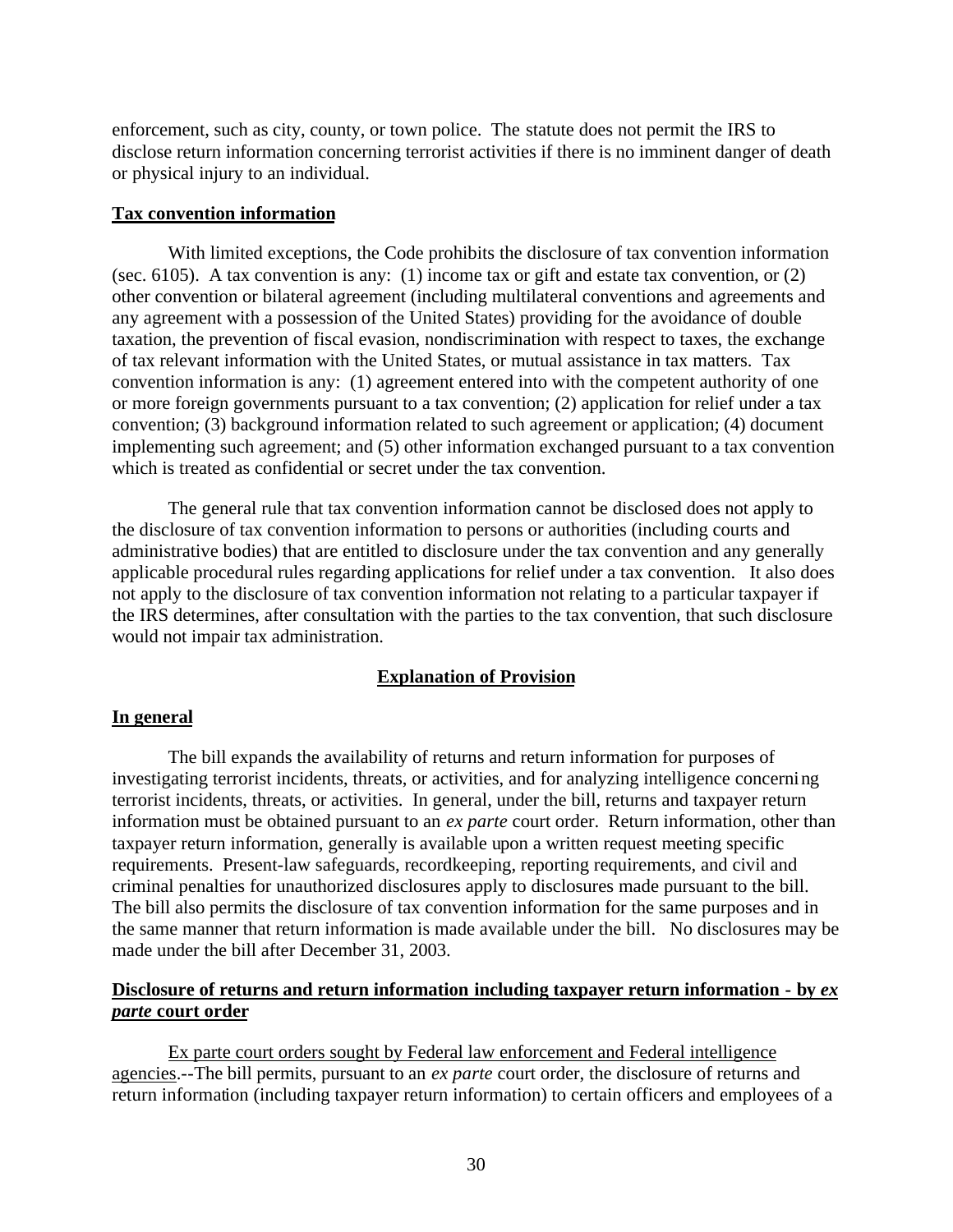Federal law enforcement agency or Federal intelligence agency. These officers and employees are required to be personally and directly engaged in any investigation of, response to, or analysis of intelligence and counterintelligence information concerning any terrorist incident, threat, or activity. These officers and employees are permitted to use this information solely for their use in the investigation, response, or analysis, and in any judicial, administrative, or grand jury proceeding, pertaining to any such terrorist incident, threat, or activity.

The Attorney General, Deputy Attorney General, Associate Attorney General, an Assistant Attorney General, or a United States attorney, may authorize the application for the *ex parte* court order to be submitted to a Federal district court judge or magistrate. The Federal district court judge or magistrate would grant the order if based on the facts submitted he or she determines that:

- there is reasonable cause to believe, based upon information believed to be reliable, that the return or return information may be relevant to a matter relating to such terrorist incident, threat, or activity; and
- the return or return information is sought exclusively for the use in a Federal investigation, analysis, or proceeding concerning any terrorist incident, threat, or activity.

Special rule for *ex parte* court ordered disclosure initiated by the IRS.--If the Secretary of Treasury possesses returns or return information that may be related to a terrorist incident, threat, or activity, the Secretary of the Treasury (or his delegate), may on his own initiative, authorize an application for an *ex parte* court order to permit disclosure to Federal law enforcement. In order to grant the order, the Federal district court judge or magistrate must determine that there is reasonable cause to believe, based upon information believed to be reliable, that the return or return information may be relevant to a matter relating to such terrorist incident, threat, or activity. Under the bill, the information may be disclosed only to the extent necessary to apprise the appropriate Federal law enforcement agency responsible for investigating or responding to a terrorist incident, threat, or activity and for officers and employees of that agency to investigate or respond to such terrorist incident, threat, or activity. Further, use of the information is limited to use in a Federal investigation, analysis, or proceeding concerning a terrorist incident, threat, or activity. Because the Department of Justice represents the Secretary of the Treasury in Federal district court, the Secretary is permitted to disclose returns and return information to the Department of Justice as necessary and solely for the purpose of obtaining the special IRS *ex parte* court order.

## **Disclosure of return information other than taxpayer return information**

Disclosure by the IRS without a request.--The bill permits the IRS to disclose return information, other than taxpayer return information, related to a terrorist incident, threat, or activity to the extent necessary to apprise the head of the appropriate Federal law enforcement agency responsible for investigating or responding to such terrorist incident, threat, or activity. As under present law Code section 6103(i)(3)(A), the IRS on its own initiative and without a written request may make this disclosure. The head of the Federal law enforcement agency may disclose information to officers and employees of such agency to the extent necessary to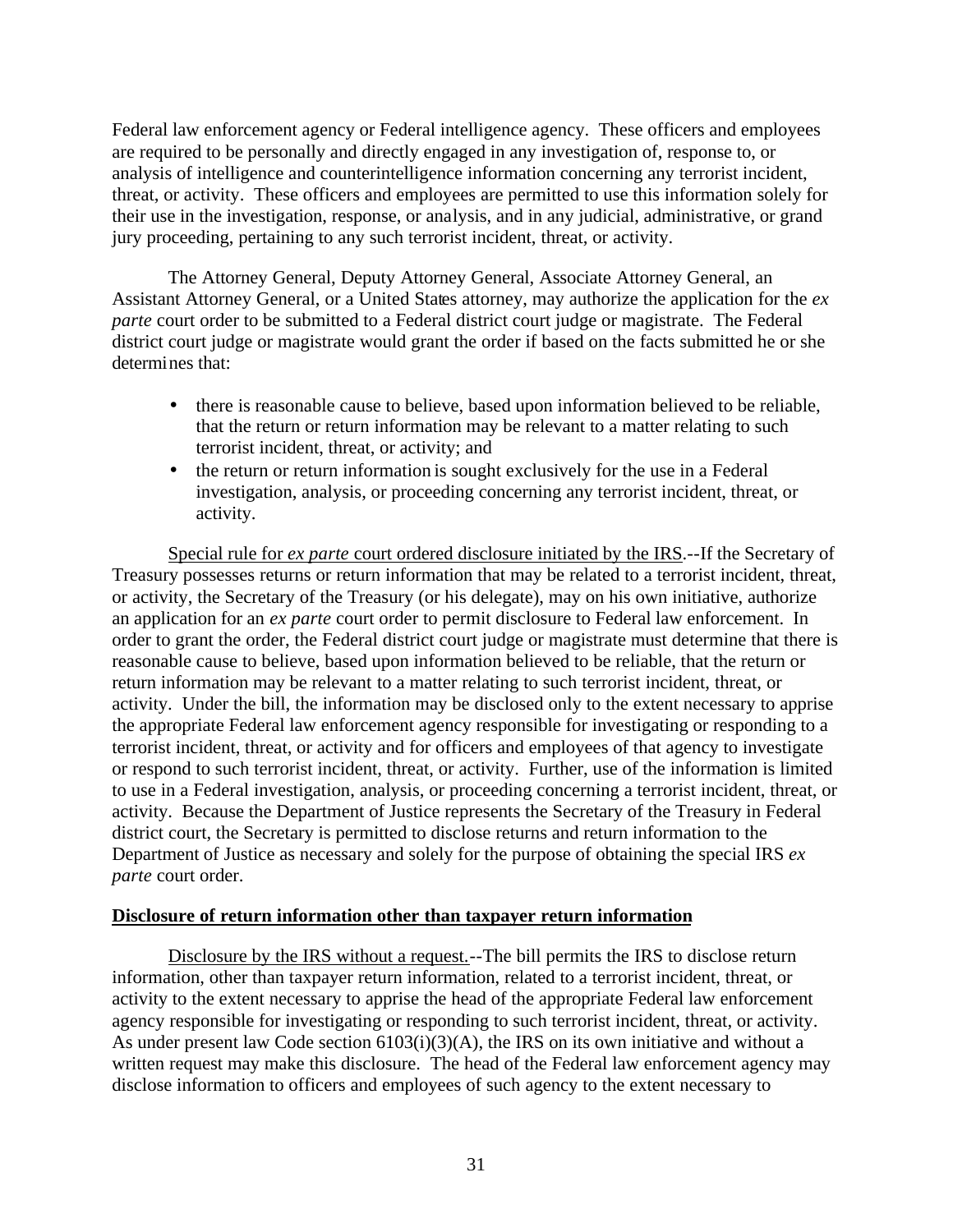investigate or respond to such terrorist incident, threat, or activity. A taxpayer's identity is not treated as return information supplied by the taxpayer or his or her representative.

Disclosure upon written request of a Federal law enforcement agency.--The bill permits the IRS to disclose return information, other than taxpayer return information, to officers and employees of Federal law enforcement upon a written request satisfying certain requirements. The request must: (1) be made by the head of the Federal law enforcement agency (or his delegate) involved in the response to or investigation of terrorist incidents, threats, or activities, and (2) set forth the specific reason or reasons why such disclosure may be relevant to a terrorist incident, threat, or activity. The information is to be disclosed to officers and employees of the Federal law enforcement agency who would be personally and directly involved in the response to or investigation of terrorist incidents, threats, or activities. The information is to be used by such officers and employees solely for such response or investigation.

The bill permits the redisclosure by a Federal law enforcement agency to officers and employees of State and local law enforcement personally and directly engaged in the response to or investigation of the terrorist incident, threat, or activity. The State or local law enforcement agency must be part of an investigative or response team with the Federal law enforcement agency for these disclosures to be made.

Disclosure upon request from the Departments of Justice or Treasury for intelligence analysis of terrorist activity.--Upon written request satisfying certain requirements discussed below, the IRS is to disclose return information (other than taxpayer return information<sup>24</sup>) to officers and employees of the Department of Justice, Department of Treasury, and other Federal intelligence agencies, who are personally and directly engaged in the collection or analysis of intelligence and counterintelligence or investigation concerning terrorist incidents, threats, or activities. Use of the information is limited to use by such officers and employees in such investigation, collection, or analysis.

The written request is to set forth the specific reasons why the information to be disclosed is relevant to a terrorist incident, threat, or activity. The request is to be made by an individual who is (1) an officer or employee of the Department of Justice or the Department of Treasury, (2) appointed by the President with the advice and consent of the Senate, and (3) responsible for the collection, and analysis of intelligence and counterintelligence information concerning terrorist incidents, threats, or activities. The Director of the United States Secret Service also is an authorized requester under the bill.

## **Tax convention information**

 $\overline{a}$ 

The bill permits the disclosure of tax convention information on the same terms as return information may be disclosed under the bill, except that in the case of tax convention information provided by a foreign government, no disclosure may be made under this paragraph without the written consent of the foreign government.

 $24$  A taxpayer's identity is not treated as having been supplied by the taxpayer or his representative.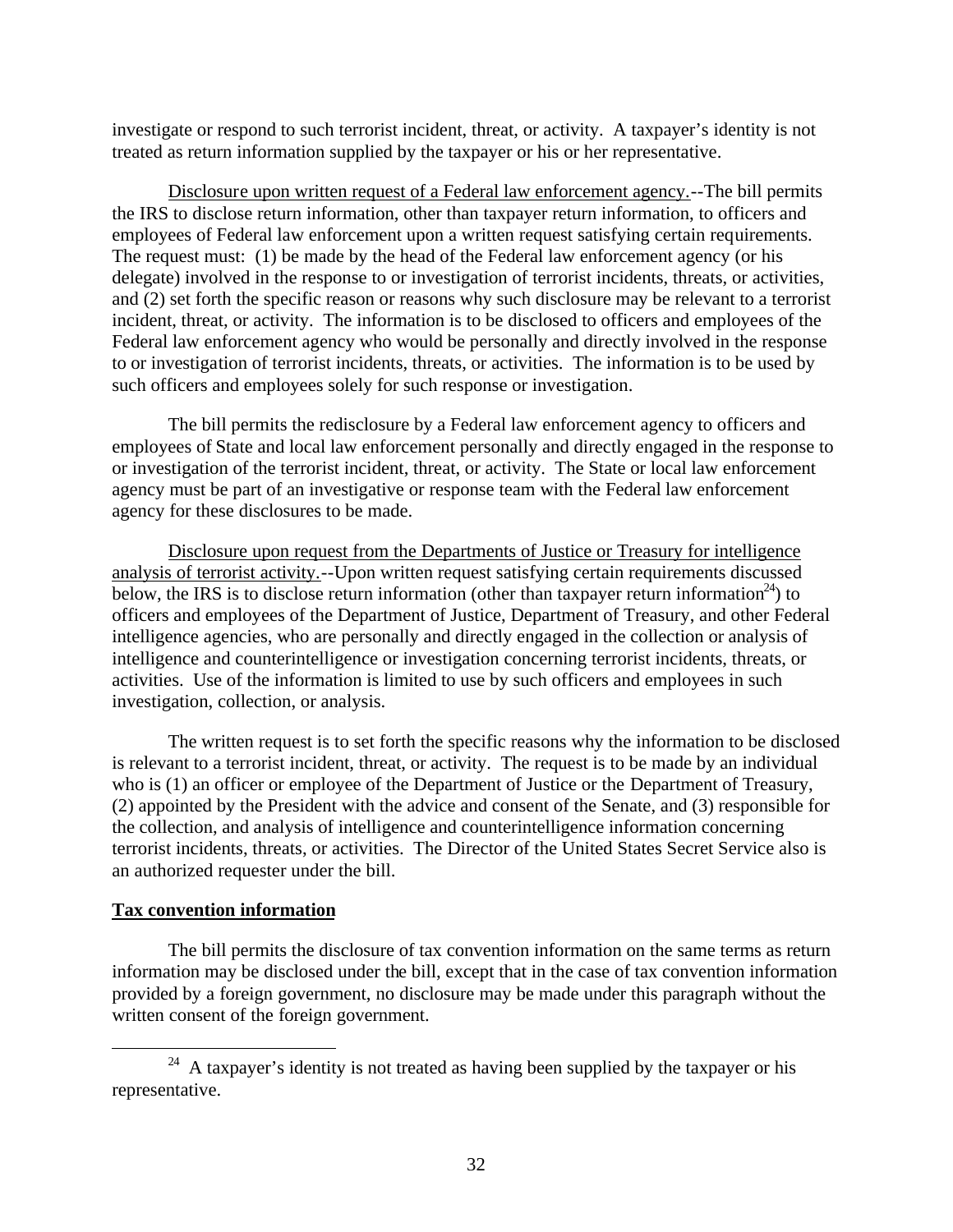# **Definitions**

The term "terrorist incident, threat, or activity" is statutorily defined to mean an incident, threat, or activity involving an act of domestic terrorism or international terrorism, as both of those terms were defined in the recently enacted USA PATRIOT Act.<sup>25</sup>

# **Effective Date**

The provision is effective for disclosures made on or after the date of enactment.

 $25$  18 U.S.C. sec. 2331.